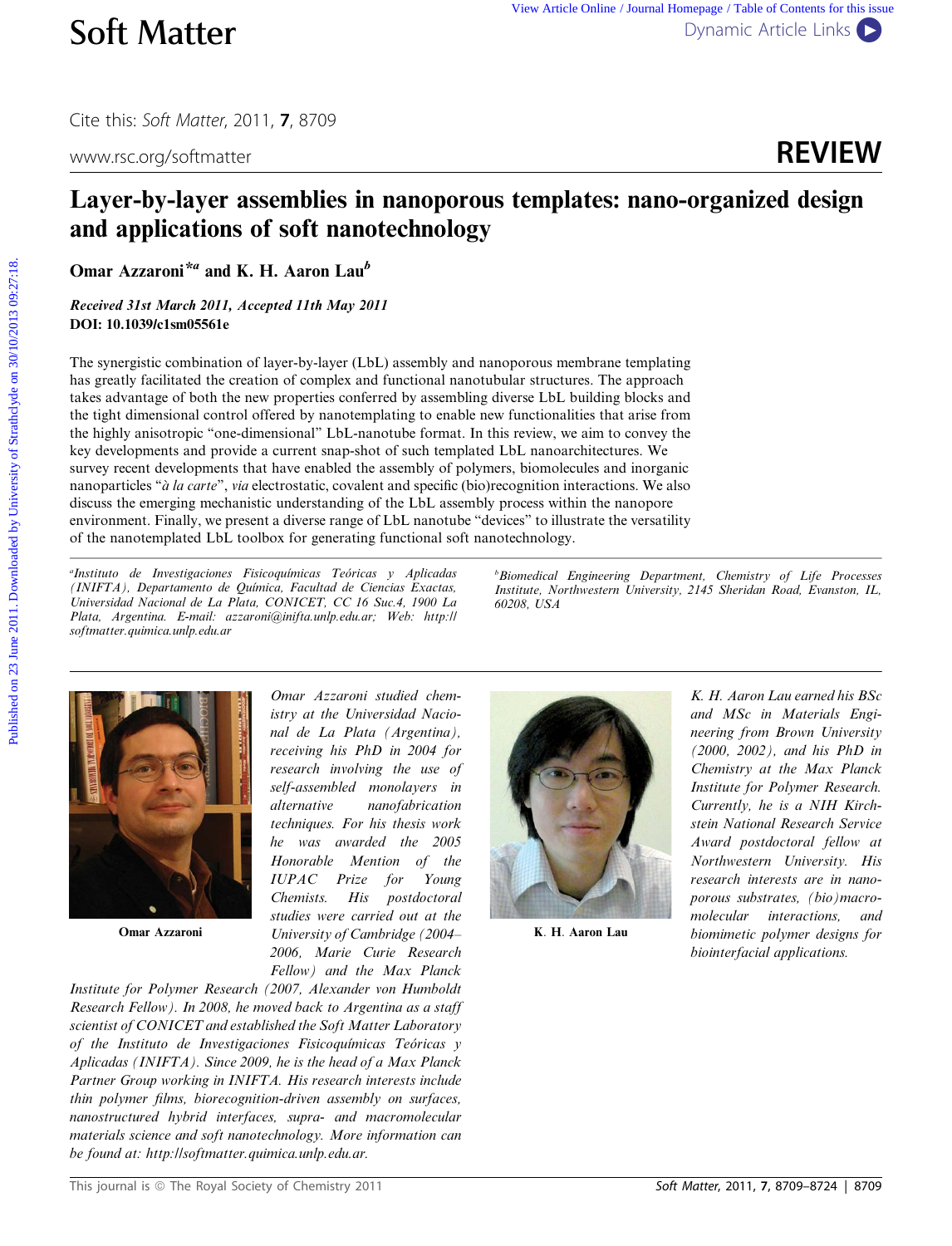## 1. Introduction

The co-assembly of functional polymeric, (bio)molecular and inorganic nanoparticulate building blocks poses new opportunities and alternatives to creating complex and tunable nanoarchitectures, especially as it is becoming possible to create genuinely new building block materials de novo by manipulating materials at the molecular level.<sup>1</sup> It is also widely recognized that the functional properties of a nanomaterial can change dramatically when its structural dimensions coincide with the characteristic length-scale of a particular physical property.2,3 Highly anisotropic morphologies are therefore very interesting as they can address multiple functionalities over their various dimensions. As a result, the design and fabrication of ''soft'' nanowires and nanotubes—one-dimensional (1D) nanomaterials<sup>4</sup>—constitute a rapidly advancing branch of nanoscience that invokes the tools and concepts of (supra)molecular science and attempts to take advantage of the new properties and functionalities arising from the nanoscale.

Successful development of nanostructured entities requires suitable and convenient methods for their fabrication. It has been twenty years since Decher and Hong published their seminal works describing the concept of layer-by-layer (LbL) assembly.<sup>5</sup> The method is based on the alternating electrostatic deposition of polycationic and polyanionic species onto a substrate. Deposition of a layer of material of one charge reverses the substrate surface charge (charge over-compensation) and enables the deposition of the next layer of the opposite charge. Its introduction represents a milestone in molecular design as it offers a simple and versatile bottom-up process for creating multilayered thin films. LbL assembly was originally demonstrated using polyelectrolytes.<sup>5</sup> The fact that polymers are nanoscale objects translated into an unprecedented ability of the LbL technique to control film characteristics such as composition, thickness, and function on the nanoscale simply by varying the sequence, number and chemical nature of the polyelectrolyte layers.<sup>6</sup> Further development led to the incorporation of other building blocks, including proteins, nanoparticles, and quantum dots, as long as they can participate in the charge over-compensation process.<sup>7</sup> More recently, LbL assembly has been extended beyond the domain of electrostatic interactions to multilayered systems stabilized by covalent bonding, hydrogen bonding or biospecific interactions. **Published on 24** June 2011. **Introduction**<br> **Publication Publication Publication Publication Publication Publication Publication Publication Publication Publication Publication Publication Publica** 

Martin and collaborators pioneered the fabrication of 1D nanomaterials using the ''template method''.<sup>8</sup> The filling of pores within a nanoporous membrane, or ''template'', generated nanorods, and the conformal deposition on the pore walls created nanotubes. Nanoporous anodic aluminium oxide (AAO) was adopted early as a robust nanotemplate for monodisperse 1D nanostructures, since AAO possesses uniform, cylindrical nanopores self-organized into a close-packed arrangement.<sup>9</sup> Also, the nanoporous membranes are conveniently prepared by a ''bottom-up'' anodization process, and a large range of pore diameters (5–400 nm) and pore lengths (from nanometres to tens of microns) can be obtained by controlling a small set of anodization parameters. AAO nanotemplating therefore results in a convenient method for preparing monodisperse 1D nanomaterials which have dimensions replicating those of the AAO nanopores and which can be sensitively tuned with high

precision. Nanotemplating by other nanoporous membranes soon followed. In particular, like AAO, track-etched polycarbonate (TEPC) membranes also exhibit straight, cylindrical nanopores and became widely utilized.<sup>10</sup> Release of the 1D nanoobjects from the AAO or TEPC is simply accomplished by selective dissolution of the nanoporous matrix. Undoubtedly, the convenience and conceptual simplicity of the template method have given a decisive impetus to the development of a plethora of nanotubes and nanowires.<sup>11</sup>

In 2003,  $Li^{12}$  and Caruso<sup>13</sup> reported the first attempts to combine the template method and LbL assembly to create polyelectrolyte and heterostructured multilayered nanotubes. The very possibility of merging the versatility of both templating and LbL assembly marked a critical departure from traditional nanotemplating. This hybrid strategy enabled not only geometric control over the length and wall thickness of the resulting nanotubes, but also provided a versatile means of locally manipulating the wall components and properties by the sequential assembly of suitable building blocks that include polymers, nanoparticles, proteins, inorganic and organic functional molecules. Since its introduction, LbL assembly in nanoporous templates has led to a wide range of 1D soft functional nanoobjects displaying functionality that is controlled by the organizational arrangement<sup>14</sup> and the properties of the building blocks, as well as the number of assembled layers making up the nanotubes.

This review presents the advances that have been made in the design, fabrication and application of LbL-mediated nanotubes. It is divided into four sections. The first and second encompass, respectively, a description of the current synthetic strategies towards LbL-mediated polymeric nanotubes and a discussion of the protocols important for preparing hybrid 1D soft nanoarchitectures. In the third, a discussion of the main mechanistic aspects of LbL assembly in the confined environment of nanopores is provided. Lastly, a diverse range of LbL nanotube "devices" are described, which serve to illustrate the potential of soft 1D nanostructures fabricated by the LbL nanotemplating strategy in various technological areas. It is hoped that the present contribution will illustrate the multidisciplinary breadth of LbL-mediated 1D nanostructure research and hence stimulate further advances in this emerging area of ''soft nanotechnology''.

# 2. Template synthesis of one-dimensional soft nanostructures via layer-by-layer (LbL) assembly: molecular interactions and building blocks  $\dot{a}$  la carte

#### 2.1. Hard nanoporous templates

Nanoporous anodic aluminium oxide (AAO) is formed through the electrolytic oxidation and etching (i.e. anodization) of pure Al.<sup>9</sup> Track-etched polycarbonate (TEPC) is prepared by the bombardment of a precursor polycarbonate film with heavy energetic ions.<sup>15</sup> Both AAO and TEPC membranes are characterized by flat external surfaces and cylindrical pores that run parallel to each other and straight through the thickness of the membranes. The AAO pores are also characterized by a highdegree of ordering. However, this feature is not necessarily important for nanotemplated LbL assembly since the membranes are commonly sacrificed (dissolved) to release the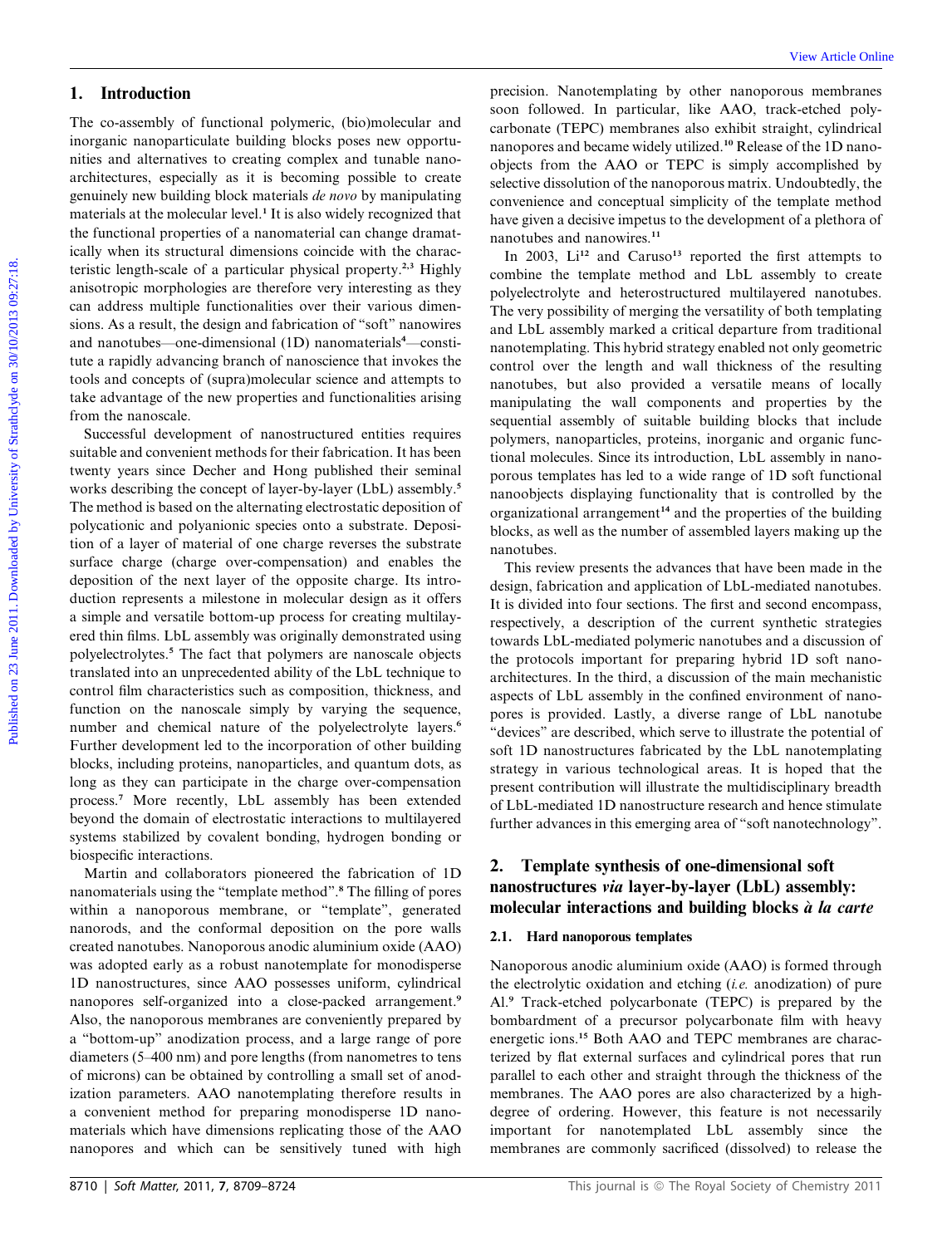deposited nanotubes. AAO can be etched in pH < 4.5 and pH > 8.516,17 and TEPC can be dissolved in common organic solvents such as dichloromethane.

Several lines of commercial TEPC, such as Nuclepore<sup>™</sup>, Poretics<sup>TM</sup> and ipPore<sup>TM</sup>,<sup>18</sup> are available from laboratory suppliers. Membranes with a wide range of pore diameters, from 15 nm to many microns, and membrane thickness 10 µm and above, can be sourced. Polyethylene terephthalate and polyimide membranes are also available. A more limited range of commercial AAO membranes can be obtained under the brand name Anodisc<sup>TM</sup>,<sup>19</sup> or from specialized companies such as Synkera.<sup>20</sup> Since anodization only requires a bench-top high voltage supply and a relatively simple two electrode electrochemical setup, many laboratories prepare their own samples for more precise and on-demand control over the pore diameter and pore length. Anodization protocols have been documented elsewhere.9,21–24

#### 2.2. Electrostatic assembly of polyelectrolytes and dendrimers

Pioneering work from Li and his collaborators introduced the concept of layer-by-layer (LbL) assembly of polyelectrolyte multilayers within nanoporous templates in order to create polymeric tubular nanostructures displaying complex but wellcontrolled wall morphologies and adjustable wall thickness (Fig. 1).<sup>25</sup> The authors deposited polyallylamine hydrochloride (PAH)/sodium poly(styrene sulfonate) (PSS) from aqueous 0.5 M NaCl solutions within the  $\sim$ 300 nm pores of an anodic aluminium oxide (AAO) membrane by injecting polyelectrolyte solutions through the membrane under an applied pressure. Subsequent etching of the alumina matrix with an aqueous NaOH solution led to the release of flexible  $(PAH/PSS)$ <sub>3</sub>

nanotubes displaying physical length and outer diameter in agreement with the AAO template used (Fig. 2). Interestingly, the nanotube walls were found to be much thicker than that of corresponding multilayer structures prepared on flat substrates (see Section 4).

The same strategy has also been extended to functional polymers whose characteristics are compatible with the LbL technique. For example,<sup>26</sup> the negatively charged conducting polymer polypyrrole (PPy) was used as a functional building block to fabricate conductive polymer nanotubes through the alternating deposition with positively charged PAH<sup>27</sup> onto the inner pores of track-etched polycarbonate (TEPC) nanotemplates. Unlike the aforementioned work of Li et al., LbL assembly was accomplished simply by diffusion of PPY and PAH into the TEPC immersed in the polyelectrolyte solutions (60 min). Under these conditions, a six bilayer structure, (PPy/  $PAH$ <sub>6</sub>, was reported as a critical condition for attaining mechanically stable nanotubes with an outer diameter of  $\sim$ 400 nm and length  $\sim$ 10 µm. In addition, their electroactive characteristics were measured by cyclic voltammetry (CV), and showed that PPy has a stable oxidation state in organic acid. The conductivity of the nanotubes was determined to be  $8 \text{ mS cm}^{-1}$ . depended annotable. AAO can be edoled in  $pH \prec 45$  and  $pH \simeq 8$  annotable displaying a bysical leads in our attent of the strathcly and the strathcly and the strathcly corresponding multiple; and the strathcly correspon

In a similar vein, soft nanotubes constituting exclusively of dendrimer polyelectrolytes were obtained using two versions of the same fourth generation phosphorus dendrimers, one with dendritic branches terminated by ammonium groups and another with carboxylate terminations.28,29 Analogous to (PPy/  $PAH$ <sub>n</sub>, dendrimer nanotubes were also obtained by direct immersion of the AAO into dendrimer solution. Each dendrimer deposition step was followed by rinsing with pure water. The same process was repeated up to 20 bilayers. The dendrimer nanotubes were released from the template by immersing the AAO into a solution of chromium(III) in phosphoric acid, which facilitates the rapid dissolution of the alumina membrane and facile release of the nanotubes. These nanotubes, templated from AAO membranes with pores opened at both ends, also have



template removal

electrostatic<br>layer-by-layer<br>assembly

nanoporous template

2003 American Chemical Society. This journal is © The Royal Society of Chemistry 2011 Soft Matter, 2011, 7, 8709-8724 | 8711

800 nm

 $3 \mu m$ 

Fig. 2 Scanning electron micrographs at different magnifications (A–D) of polyelectrolyte nanotubes obtained via nanotemplated LbL assembly of poly(allylamine) and poly(styrene sulfonate). Reproduced with permission from Ai et al., J. Am. Chem. Soc., 2003, 125, 11140. Copyright

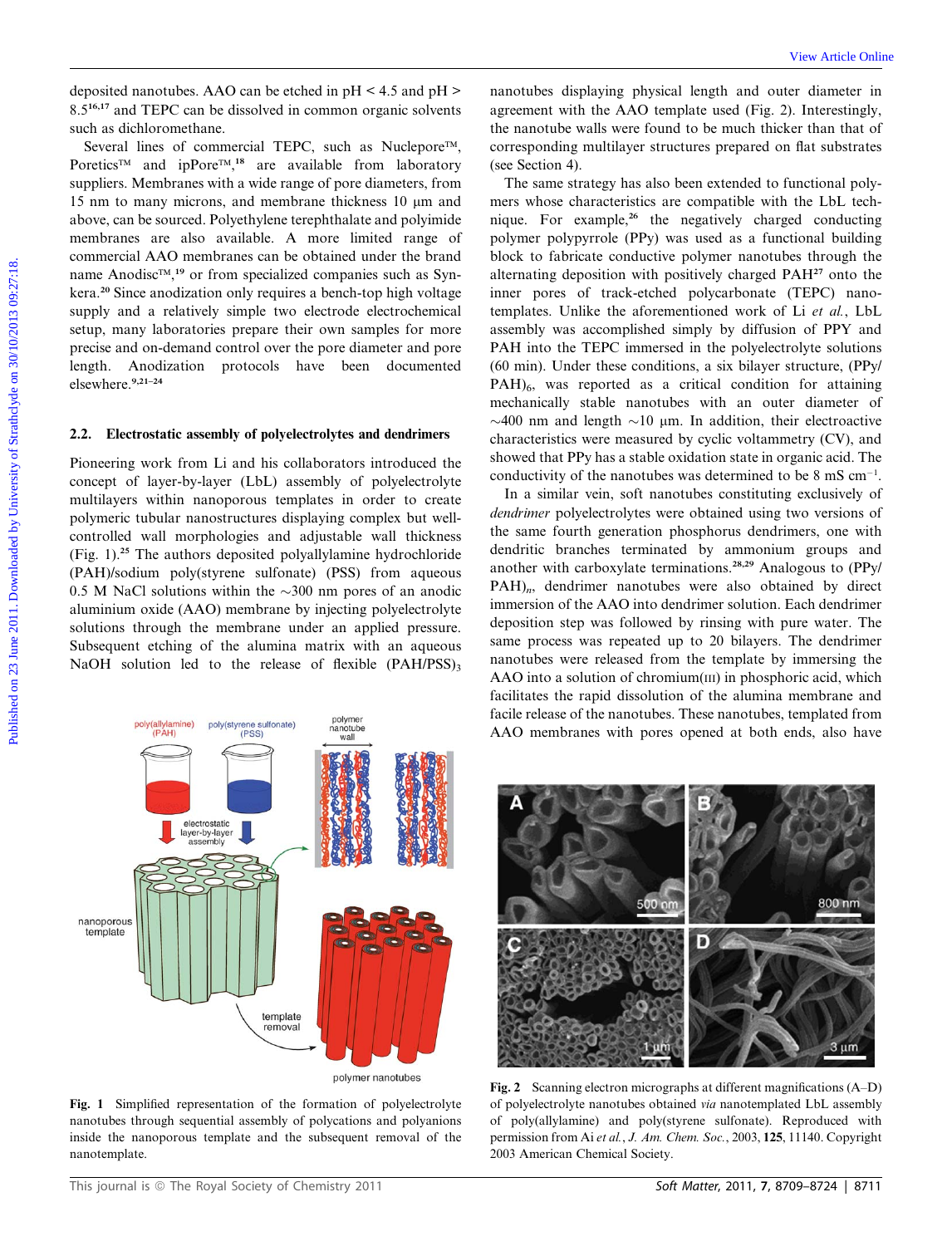a much higher aspect ratio (diameter  $\sim$ 400 nm, length  $\sim$ 80 um, wall thickness  $\sim$ 40 nm) than the PPy/PAH assemblies described above.<sup>26</sup>

#### 2.3. LbL assembly of metal organodiphosphonates

Strong ionic interactions using amphiphiles as modular building blocks have also been exploited to create metal-containing, nanoconfined supramolecular assemblies and one-dimensional soft nanostructures. The LbL deposition of organodiphosphonates as zirconium salts was originally introduced by Mallouk and co-workers as a strategy to achieve thin films with architectural control.<sup>30</sup> The resulting films are markedly stable because the interlayers consist of  $Zr^{4+}$  ions strongly and multiply coordinated to phosphonate groups (analogous to high-melting, chemically robust zirconium phosphate and phosphonate bulk layered materials).<sup>31</sup> Since the structure of the layered solid is determined by strong ionic interactions between the metal ions and the phosphate groups, the organic groups that are ''along for the ride'' in the structure can be arranged in predictable ways, even in confined geometries.

Martin and co-workers described the synthesis of  $\alpha$ ,  $\omega$ -diorganophosphonate/Zr layered nanotubes within the nanopores of alumina template membranes.<sup>32</sup> The experimental protocol only required the alternate immersion of the nanotemplate into a solution of diorganophosphonate (1,10-decanediylbis(phosphonic acid), DBPA) and a solution of  $ZrO^{2+}$ . After the desired number of immersion cycles, the alumina template was dissolved in  $27\%$  H<sub>3</sub>PO<sub>4</sub>, and the layered DBPA/Zr nanotubes were collected by filtration. Kohli et al. also reported the synthesis of polydiacetylene nanotubes using the chemistry of 10,12-docosadiyndioic acid (DCDA) amphiphilic monomers inside nanoporous AAO templates. In combination with zirconiumcarboxylate interlayer chemistry, UV irradiation of the DCDAmodified samples led to the formation of polymerized-DCDA multilayer nanotubes.<sup>33</sup>

#### 2.4. Hydrogen bond mediated nanotube assembly

The ability of certain polymers to form strong hydrogen bonds along its polymer backbone permitted these relatively strong secondary forces to be exploited for the LbL assembly of multilayered thin films, and was introduced in 1997 on planar surfaces by the Rubner<sup>34</sup> and Zhang groups.<sup>35</sup> To date, the majority of work in non-electrostatic LbL assembly is still based on hydrogen bonding interactions.<sup>36</sup> A typical example is the use of the carboxylic acid groups of poly(acrylic acid) (PAA) in combination with poly(4-vinyl-pyridine) (PVP). The oxygen atoms of the carboxylic acid groups in PAA act as H-bond donors and the nitrogen atoms of the pyridine rings in PVP act as acceptors. To suppress electrostatic forces, H-bond assembly of PAA layers can be performed from methanolic solutions, while PVP assembly can be performed from either methanolic or ethanolic solutions.<sup>37</sup> (PAA/PVP)<sub>5</sub> nanotubes fabricated in this fashion exhibited good stability and flexibility, and as expected, the wall thickness of the nanotubes was strongly dependent on the number of multilayers assembled on the pore walls. The possibility of using organic solvents also fostered the application

of hydrogen-bonded multilayers nanotubes in TEPC nanotemplates.<sup>38</sup>

The H-bonding nature of PVP/PAA nanotubes also introduced the possibility of pH-triggered (partial) disassembly of the nanotubes.<sup>39</sup> Immersion of the nanotubes in a basic solution causes the release of PAA building blocks, thus promoting the formation of nanotubes with porous walls for which the pore size can be controlled by the immersion time. The porous nanotubes are stable at room temperature and this pH-control of nanotube "leakiness" (i.e. transport) could enable catalyst or drug carrier applications.

#### 2.5. Covalent bonding and cross-linking of multilayers

Although non-covalent interactions have been the main driving forces for LbL assembly, covalent bonding has gained increased relevance in recent years as an alternative strategy for multilayer assembly.<sup>40</sup> This methodology is particularly important when high stability of the multilayer assembly is required. Another interesting benefit is the increased compatibility of the multilayered assemblies with organic solvents, which in turn facilitates the use of polymeric building blocks that are only soluble/stable in non-aqueous solvents. For example, covalently assembled nanotubes were obtained by amide bond formation between alternating layers of polyethyleneimine (PEI) and poly(styrenealt-maleic anhydride) (PSMA) layers.<sup>41</sup> (PEI/PSMA)<sub>5</sub> nanotubes display uniform structure and good mechanical stability. In another interesting example, Li and co-workers reported the use of a dye molecule, 3,4,9,10-perylenetetracarboxylicdianhydride (PTCDA),<sup>42</sup> to create templated polymer nanotubes featuring light-emitting properties.<sup>43</sup> PEI was chosen as the macromolecular mediating unit displaying amine groups that are able to react with the PTCDA. Formation of covalent bonds was confirmed by IR spectroscopy whereas UV-visible spectroscopy indicated that the characteristic absorption of the PEI/PTCDA nanotubes increases linearly with the number of assembled layers. Linear growth was also corroborated by the linear increase of nanotube wall thickness upon increasing the number of deposition cycles.  $(PEI/PTCDA)$ <sub>6</sub> nanotubes were flexible and the wall thickness was  $\sim$ 100 nm (each bilayer was  $\sim$ 16 nm). Finally, these lightemitting nanotubes were coated with a lipid bilayer membrane, thus creating nanotubular lipid nanostructures that may find potential applications as probes of intracellular environments, bioanalysis, or drug carriers.<sup>44</sup> an much higher aspect ratio diameter -400 nm. length -80 nm. of bytogen-bonded multiplyers nanoteels in TEC and<br>some solution and FPyPAM assembly of metal organization secretive in the Resultive of FVPPAA monethes in Euro

> Another strategy toward covalent LbL deposition is the use of conventional polyelectrolyte assembly followed by chemical crosslinking of the pre-assembled multilayers. Detailed work by the Bruening group demonstrated that polyacrylic acid (PAA) and polyallylamine (PAH) display the ability to cross-link by heating, which results in a significant improvement of the structural stability of PAA/PAH multilayer assemblies.<sup>45</sup> Subsequently, Caruso and co-workers described the fabrication of heat-stabilized PAA/PAH nanotubes within TEPC membranes. $46 \text{ Cu}^{2+}$  was also used as a coordinating agent in the sequential deposition of the PAA/PAH layers by addition of  $CuCl<sub>2</sub>$  in the polyelectrolyte solutions. Interlayer cross-linking was accomplished by heating the membrane-supported nanotubes at 160 $\degree$ C for 4 h in air. It is worth mentioning that recent results from Lutkenhaus et al. revealed that the rate of amidation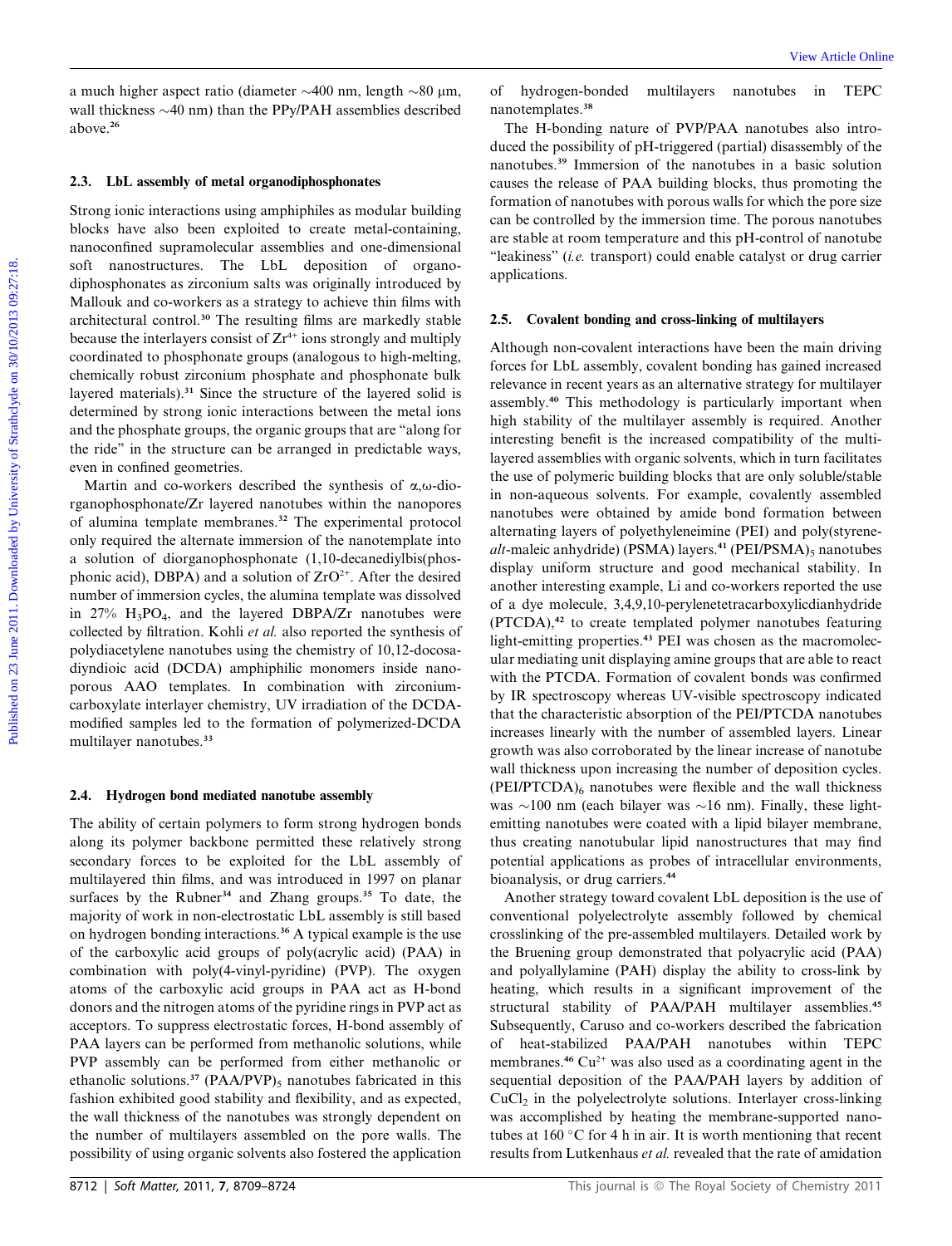is strongly influenced by the film thickness and surface chemistry of the pore walls.<sup>47</sup>

## 2.6. Biorecognition-driven assembly of multilayers in nanopores

Bio-recognition-driven LbL assembly provides a versatile tool to generate bio-functional interfaces with well-defined architecture, topology, and biochemical functionality. To this end, a broad variety of biological components including DNA, enzymes and antibodies, have been utilized for planar film assembly.<sup>48</sup> Recently, such LbL bioassemblies have been extended to porous templates to generate one-dimensional bionanostructures.

Martin and co-workers reported the formation of DNA nanotubes by the sequential deposition of complementary oligonucleotides with specific sequences in an AAO membrane.<sup>49</sup> The nanotemplate was first immersed into a solution of 1,10 decanediylbis(phosphonic acid) (DOP) followed by a solution of  $ZrOCl<sub>2</sub>$ . The role of the DOP/ $Zr(IV)$  assembly was to act as a nanotube skin providing structural integrity to the oligonucleotide assembly located at the core of the templated onedimensional structure. The inner environment of the nanotubes is constituted of multiple double-stranded DNA layers held together by the hybridization between complementary DNA. The DNA molecules comprising the nanotubes can be varied at will and the DNA can be released by changing the environmental conditions, such as temperature, which promote the melting of the duplexes.

The use of biotinylated-PAH as bifunctinal macromolecular ligands has also been demonstrated by Azzaroni et al.<sup>50</sup> LbL assembly of biotinylated-PAH enables the facile modification of nanopore walls with biorecognition sites which can then be used for constructing a nanobiosensor. Streptavidin conjugation with biotin does not remove the assembled biotinylated-PAH from the channel surface. In fact, the bio-supramolecular multilayered structures were stabilized by the strong ligand–receptor interactions. Experiments also indicated that the assembled nanopore walls display good biospecificity and nonfouling properties.

# 3. Bottom up fabrication of hybrid nanotubes: selfassembly of composite 1D nanostructures

## 3.1. Formation of heterostructured nanotubes via LbL assembly of inorganic nanomaterials and polyelectrolytes

One of the most attractive features of electrostatic LbL assembly is its intrinsic ability to incorporate a wide variety of components into the multilayered architecture. Several nanomaterials like quantum dots, metal colloids or clay can be easily processed as charged nanoparticles, thus enabling their incorporation as building blocks into polyelectrolyte multilayers.<sup>51</sup> Thus the assembly of organic–inorganic hybrid nanotubes, with a controllable and regular thickness in the nanometre range, is a straightforward process as long as the charge reversal mechanism can be sustained with the chosen material. Within this framework, much of the information gathered during early studies on the growth of hybrid self-assembled multilayers on planar surfaces was used to design heterostructured polymer nanotubes.



Fig. 3 SEM (a) and TEM (b) images of (polyelectrolyte/gold nanoparticles)<sub>2</sub> assemblies. SEM (c) and TEM (d) images of (polyelectrolyte/ CdTe nanoparticles) $_6$  assemblies. Reproduced and adapted with permission from Liang et al., Adv. Mater. 2003, 15, 1849. Copyright 2003 Wiley-VCH Verlag GmbH & Co. KGaA.

In an early example, Caruso and co-workers reported the synthesis of hybrid nanotubes by incorporating CdTe quantum dots and gold nanoparticles, respectively, in polyelectrolyte multilayers (Fig. 3). The authors also showed that the incorporation of these particular nanomaterials improves the structural stability of the nanotubes, thus requiring fewer layers to form mechanically stable hybrid nanotubes.

Hybrid nanotubes can be also prepared by in situ synthesis of nanoparticles inside the multilayer assembly. Möhwald et al. demonstrated that calcium carbonate can be biomimetically synthesized inside the cavities of the polyelectrolyte nanotubes by the catalysis of urease, with the size of the calcium carbonate precipitates controlled by the nanotube cavity dimensions. To form calcium carbonate-filled polyelectrolyte nanotubes, ureaseloaded (PSS/PAH) $_6$ (Fe<sub>3</sub>O<sub>4</sub>/PAH)<sub>2</sub> nanotubes prepared in TEPC were incubated in a solution  $0.5$  M urea  $+1$  M CaCl<sub>2</sub> for 20 min at room temperature. Furthermore, the calcium carbonate-filled hybrid nanotubes also contained  $Fe<sub>3</sub>O<sub>4</sub>$  nanoparticles and could be magnetically collected by applying an external magnetic field.<sup>52</sup>

Heterostructured titania–polyelectrolyte nanotubes were also successfully prepared by sequential LbL deposition of titanium (IV) bis(ammonium lactato) dihydroxide (TALH) and poly(ethylenimine) (PEI) inside the cylindrical pores of a TEPC templates, followed by calcination at various temperatures.<sup>53</sup> TALH is stable in neutral solutions<sup>54</sup> and represents an excellent candidate for the preparation of titania-based thin films using aqueous chemistry.<sup>55</sup> Photocatalytically active titania nanotubes could be formed with various compositions and crystal phases, i.e. pure anatase or rutile titania tubular architectures with welldefined diameters and wall thicknesses. Mallouk and collaborators have also shown that it is possible to combine the template synthesis with LbL assembly of polymer/colloid films constituted of TiO2/PSS, ZnO/PSS and ZnO/polyaniline to prepare rodshaped devices that act as rectifiers.<sup>56</sup>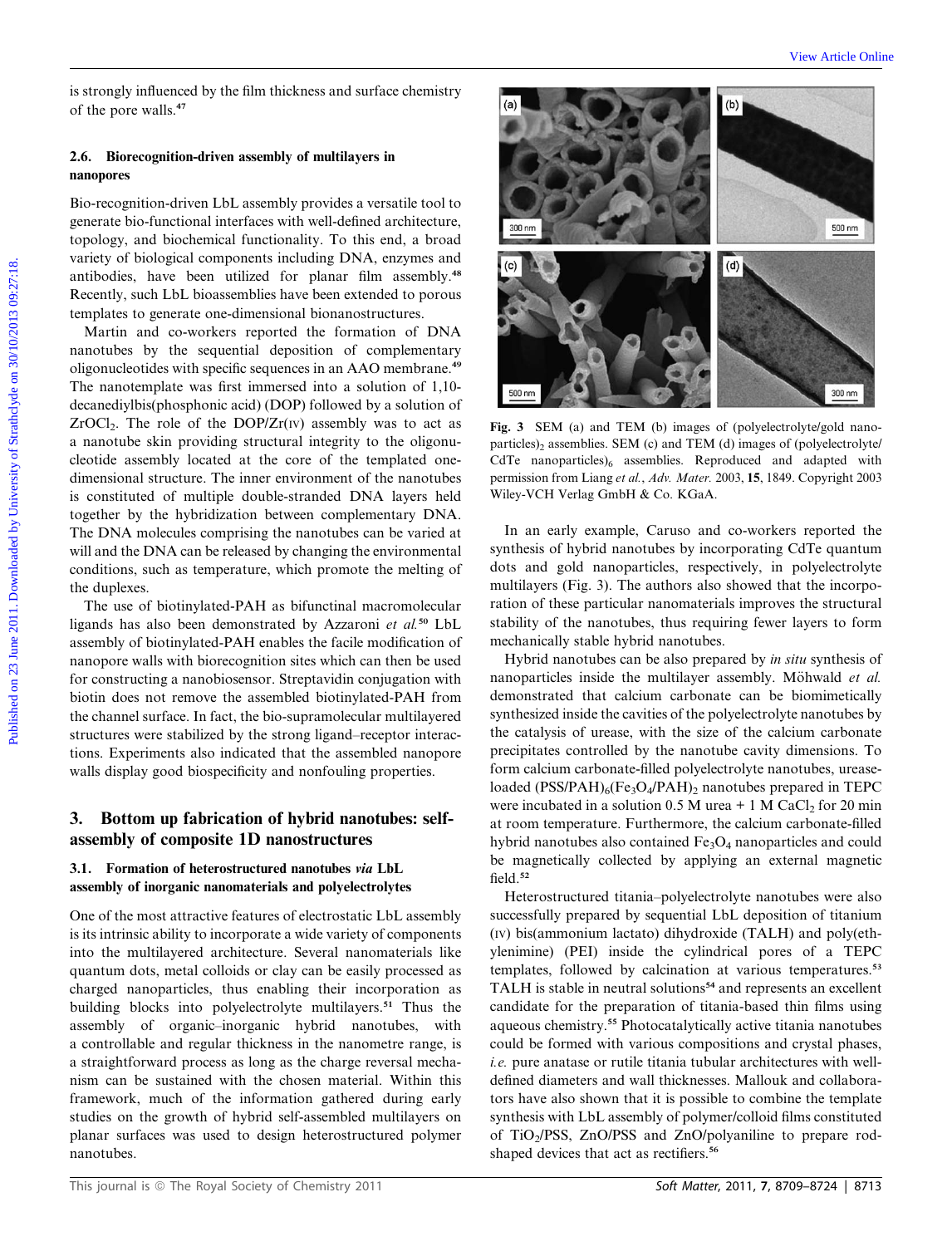In a similar vein, negatively charged polyoxometalates (POMs) and positively charged polyelectrolytes were alternately coated onto the inner walls of TEPC in order to create a nanotubular catalytic reactor composed of Pt-loaded POM/polyelectrolyte nanotubes. The TEPC was first pretreated with PEI, PSS, and poly(allylamine hydrochloride) or poly(diallyldimethylammonium chloride) (PDMA) solutions to form a LbL multilayer nanotubular ''foundation''.<sup>57</sup> Sequential assembly of POM and the cationic polyelectrolyte was then performed on the PEI/PSS/PAH or PEI/PSS/PDMA, followed by final loading of Pt particles. The wall thickness as well as the inside diameter of the hybrid nanotubes were precisely controlled by repeating the desired number of bilayers of POM/polyelectrolyte (2.2 nm/step). These Pt-embedded POM/polyelectrolyte hybrid nanostructures were shown to exhibit catalytic activities for cyclohexene hydrogenation, indicating promising potential in designing reactors with specific sizes for specific reactions. **Published on 23** Automatic strained by the constrained and the strathclass control in the proposition of the strathclass procedure on 2012. The control is the strathclass procedure on 30 Automatic strained by the strathcl

## 3.2. LbL assembly of bio-nanotubes using proteins, lipids and polypeptides

Among the advantages of the LbL technique is its use of (typically) mild conditions for film construction, which both industry and academia find valuable for creating interfacial architectures with protein organizations. Most biomacromolecules have charged residues on their peripheral surfaces and consequently their use as building blocks in electrostatic LbL assembly is directly compatible. For instance, a large variety of proteins have been assembled in combination with oppositely charged polyelectrolytes leading to different types interfacial architectures in which not only the number of layers but also the layering sequence can be controlled.<sup>58,59</sup>

Recent experiments revealed that one-dimensional nanostructures may prove to be successful for creating drug and gene delivery systems.<sup>60</sup> Along these lines, cytochrome C,<sup>61</sup> collagen<sup>62</sup> and peroxidase<sup>63</sup> nanotubes were prepared by LBL deposition using PSS as the complementary polyanionic building block. In a similar fashion, negatively charged L-a-dimyristoylphosphatidic acid (DMPA) was used as a counterpart to HSA to assemble phospholipid/protein nanotubes.<sup>64</sup>

Komatsu et al.<sup>65</sup> demonstrated the versatility of the synthetic cationic polypeptide poly-L-arginine (PLA) as a mediating polyelectrolyte for assembling protein nanotubes incorporating HSA, ferritin, or myoglobin. In the case of HSA, it was also demonstrated that the formation of stable nanotubes is feasible using PEI as a polycation. As for the PLA/ferritin nanotubes, these nanostructures were used as precursors of solid nanotubes comprising  $\alpha$ -Fe<sub>2</sub>O<sub>3</sub> nanoparticles.<sup>66</sup> The iron-storage protein ferritin and PLA were assembled in a LbL fashion into TEPC membranes (pore diameter, 400 nm) with subsequent dissolution of the template. Thereafter the  $(PLA/ferritin)$ <sub>3</sub> nanotubes were calcinated at 500 $\degree$ C in air to yield iron oxide nanotubes that displayed superparamagnetic properties as well as efficient photocatalytic activity for the degradation of 4-chlorophenol.

Biodegradable nanotubes can also be fabricated through the LbL assembly of anionic alginate (ALG) and cationic chitosan (CHI) onto the pore walls of polycarbonate membrane with the subsequent template removal by dissolution in  $CH_2Cl_2$ . The

as-obtained CHI/ALG nanotubes were readily internalized into cells, presented low levels of cytotoxicity and were biodegraded in the presence of pancreatin.<sup>67</sup> "Homoprotein assemblies" are also necessarily biodegradable, and Li and co-workers described the LbL construction of nanotubes using human serum albumin (HSA) alone. Also, protein nanotubes based on heme-modified HSA were shown to reversibly bind  $O_2$  at room temperature.<sup>68</sup>

Covalent LbL growth has been also explored as a route to create all-protein nanotubes. Martin and co-workers<sup>69</sup> introduced the first report on protein nanotubes by alternately exposing the AAO membrane to a solution of the glucose oxidase (GOx) or hemoglobin (Hb) and then to a solution of glutaraldehyde, which serves as a cross-linking agent to hold the proteins together. After assembling the desired number of layers, the AAO was dissolved by immersion into a 5% phosphoric acid solution (24 h at  $0^{\circ}$ C) to release the bio-nanostructures. Further characterization evidenced that GOx nanotubes catalyzed glucose oxidation whereas Hb nanotubes retained their heme electroactivity. The same strategy was used by Li and co-workers to build up electroactive LbL-grown cytochrome C nanotubes.<sup>61</sup>

# 4. LbL deposition of polyelectrolytes in nanopores: a physical picture of electrostatic assembly in nanoconfinement

Common characterization techniques typically used on flat substrates are not directly compatible with studies in nanopores and studying supramolecular assembly in nanogeometries is not a trivial task. Perhaps as a result, only a limited number of fundamental studies have been devoted to the assembly of polyelectrolyte multilayers in nanoporous templates. However, LbL deposition within nanopores is likely to be even more sensitive to the nature of the polyelectrolyte species and the ionic parameters than deposition on planar surfaces. This is because, as a polyelectrolyte enters a nanopore, the electrostatic potential around the polyelectrolyte may be altered due to charge regulation, and the local ion concentration and screening length may deviate from bulk values. Although this effect may be small in the initial stages of assembly using "large" pores (e.g. 400 nm), the effect could quickly become appreciable as multilayers build-up (the pore cross-section decreases non-linearly) and if larger building blocks or smaller diameter nanotubes are desired.

Rubner and co-workers suggested that the presence of surface charge on the nanochannel walls provides a level of electrostatic repulsion over the width of the pore/channel sufficient to deplete the transport of the building blocks required for LbL assembly. This would also lead to a decreased level of charge overcompensation after the deposition of each layer.<sup>70</sup> Recent work by Thayumanavan and coworkers<sup>71</sup> indicates that the typical electrostatic assembly on planar surfaces cannot be straightforwardly extrapolated to small nanopores even when working with globular, compact charged dendrimers. Upon assembling cationic polypropyleneimine (PPI) dendrimers (second generation, G2, containing eight amino surface groups) on poly(acrylic acid) (PAA) modified TEPC nanopores, the pore diameter was reduced from 28 to 23 nm.<sup>72</sup> However, the pore diameter was indirectly measured by the time-dependent transport of dye molecules through the membranes and introduces a degree of uncertainty in pore size determination. Notwithstanding, since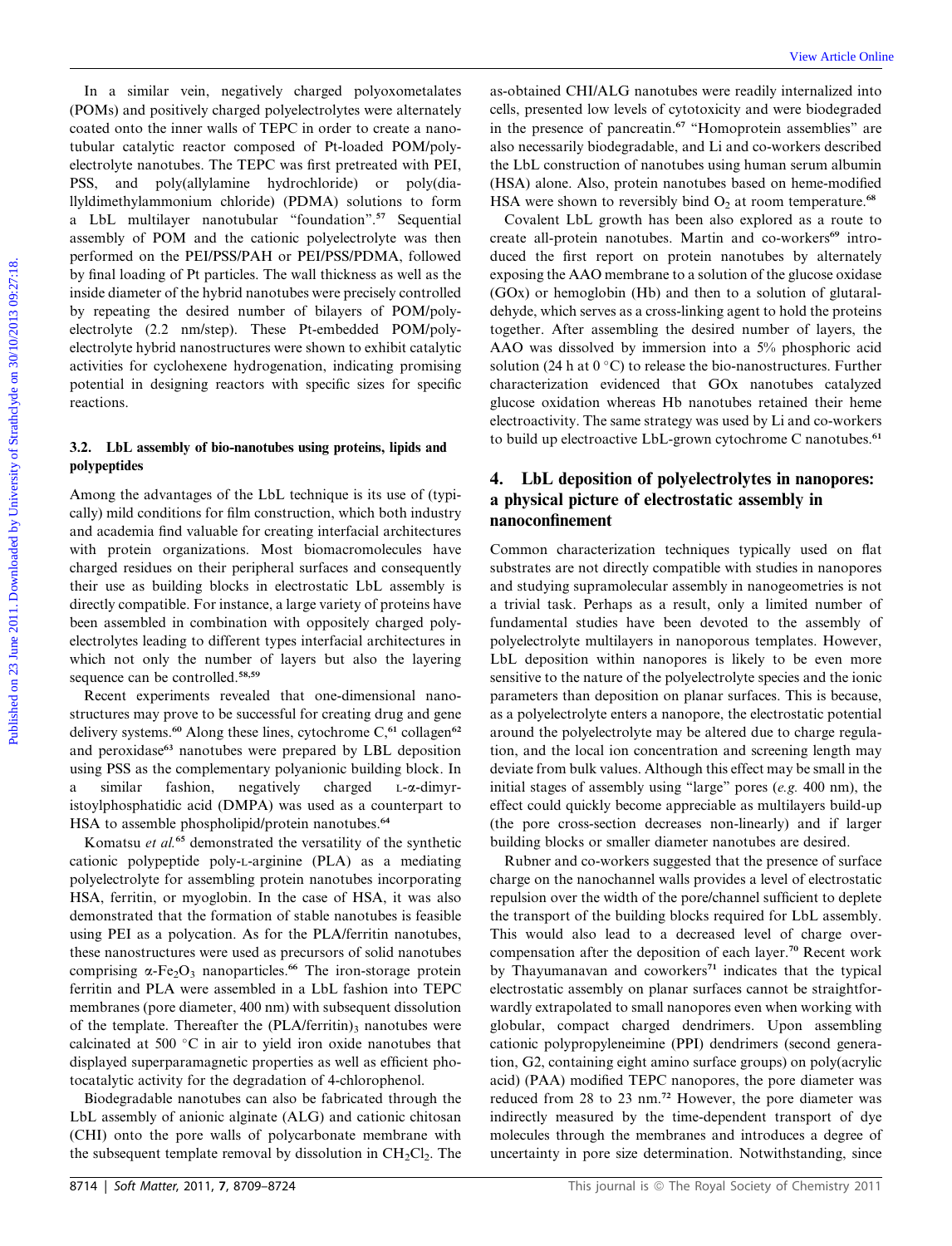the positively charged PPI dendrimers decorated the pore walls, it was expected that the anionic fluorescent probe calcein would diffuse through the pores more rapidly than the cationic probe rhodamine 6G. In contrast, experiments revealed no difference in the diffusion rates of the two probes and, more importantly, no difference between the diffusion of the dyes through PPI-G2/ PAA-modified and unfunctionalized pores. At the same time, diffusion of rhodamine 6G was faster than calcein in PAAmodified nanopores. This suggests that within this range of pore diameter, PPI-G2 dendrimers have essentially neutralized the negative charge of PAA without charge-overcompensation and charge reversal.

The cross-over from ''normal'' assembly to a nanoconfined behavior based on pore diameter was studied by Lau et al.<sup>73</sup> Structurally well-defined N,N-disubstituted hydrazine phosphorus-containing dendrimers of the fourth generation with diameters of approximately 7 nm (NN-G4) were used as a polyelectrolyte to study macromolecular assembly inside nanoporous AAO. Significantly, the authors were able to monitor the assembly of each layer in situ using the technique of nanoporous optical waveguide spectroscopy (OWS).<sup>74</sup>

On a planar surface, multilayers prepared from these NN-G4 polyelectrolyte dendrimers show a monotonic increase in layer thickness with the number of LbL deposition steps.<sup>75</sup> NN-G4 multilayers also exhibit a lower degree of interlayer penetration than multilayers formed from linear polyelectrolytes because of their rigid internal hydrophobic structure and well-defined peripherally charged surfaces.<sup>76</sup> Polyelectrolyte deposition within the cylindrical nanopores followed an initial linear deposition regime which, however, became completely inhibited when the pores were still significantly larger than the dendrimer diameter (Fig. 4). At any particular ionic strength, the actual pore diameter at which deposition became hindered (defined by the pore constriction associated with the number of already deposited polyelectrolyte layers) converged to a common value regardless of the initial, native pore diameter. For example, the 7 nm dendrimers were unable to enter pores less than 30 nm in diameter at 0.1 M NaCl. Furthermore, significantly higher solution ionic strengths than needed on flat surfaces were required to deposit the same density of polyelectrolytes within the 30–116 nm nanopores studied. In fact, OWS revealed that pore deposition could be inhibited at all pore diameters investigated (30–116 nm) by adjusting the ionic strength of the deposition solution. These observations are consistent with the original suggestion of Rubner et al., and are corroborated by a recent molecular dynamics theoretical study.<sup>77</sup> The initial charge inversion in the vicinity of the pore entrances likely created a repulsive potential that inhibited partitioning of polyelectrolytes in the pores. This ''enhanced'' ionic strength effect was subsequently utilized by Lau et al. to selectively deposit a polyelectrolyte multilayer atop the nanoporous membrane. The positively charged PPI dendriment decorated in prior woulds.<br>
If we are solved that is a more interesting revealed to the density of  $\theta$  or  $\theta$  or  $\theta$  or  $\theta$  or  $\theta$  or  $\theta$  or  $\theta$  or  $\theta$  or  $\theta$  or  $\theta$  or  $\theta$ 

Other polyelectrolyte pairs behave in fundamentally different ways when deposited within nanopores. Jonas and co-workers described the multilayer assembly of cationic poly(vinylbenzylammonium chloride) (PVBAC) and anionic poly(styrene sodium sulfonate) (PSS) within TEPC membranes.<sup>78</sup> Transmission electron microscopy was used to characterize the final wall thickness of LbL nanotubes deposited within pores 50–850 nm in diameter, which corresponded to 4 to 80 times the



Fig. 4 Thicknesses of the dendrimer polyelectrolyte layers deposited in the interior of the AAO nanomembranes from 100 mM NaCl aqueous solutions, as determined by optical waveguide spectroscopy (OWS). The data labels indicate the initial membrane pore diameters. In comparison, the dendrimer diameter is 7 nm. Reproduced and adapted with permission from Lazzara et al., ACS Nano, 2010, 4, 3909. Copyright 2010 American Chemical Society.

end-to-end distance of the polyelectrolyte chains in solution. Studies performed with the PVBAC/PSS assembly pair on flat model surfaces showed a linear growth, with the growth increment independent of the molar mass and substrate. However, upon assembling the same polyelectrolytes within the nanopores, a very different picture of multilayer growth emerged: the thickness of the nanotubes showed a marked dependence on the pore diameter, being proportional to pore diameter for small pores, but progressively deviating from this relationship for diameters above 250 nm. However, little dependence on the molar mass was found. These observations are consistent with the formation of a dense gel that filled the smaller sized nanopores, which, upon drying for TEM characterization, collapsed onto the pore walls to form nanotubes with wall thickness directly proportional to the pore diameter. Such a scenario was likely promoted by enhanced polyelectrolyte complexation and chain entanglement in the nanopores and the fact that polyelectrolyte chains are in a concentrated regime when passing in these confined channels. In such a regime, the end-to-end distance no longer describes the characteristic size of the system, and the growth of PVBAC/PSS multilayers in the nanopores is fundamentally different from what occurs on flat surfaces.

Jonas et al. also studied the pore-confined assembly of the quintessential assembly pair polyallylamine hydrochloride (PAH) and sodium poly(styrene sulfonate) (PSS).<sup>79</sup> These investigations were performed using polyelectrolytes of different molar masses, ionic strengths and different templates with pore diameters ranging from 100–500 nm. The experiments showed the existence of two regimes in the PAH/PSS multilayer growth. The first was comparable to conventional LbL deposition as observed on flat surfaces, in which an increase in ionic strength leads to the formation of thicker multilayers (analogous to the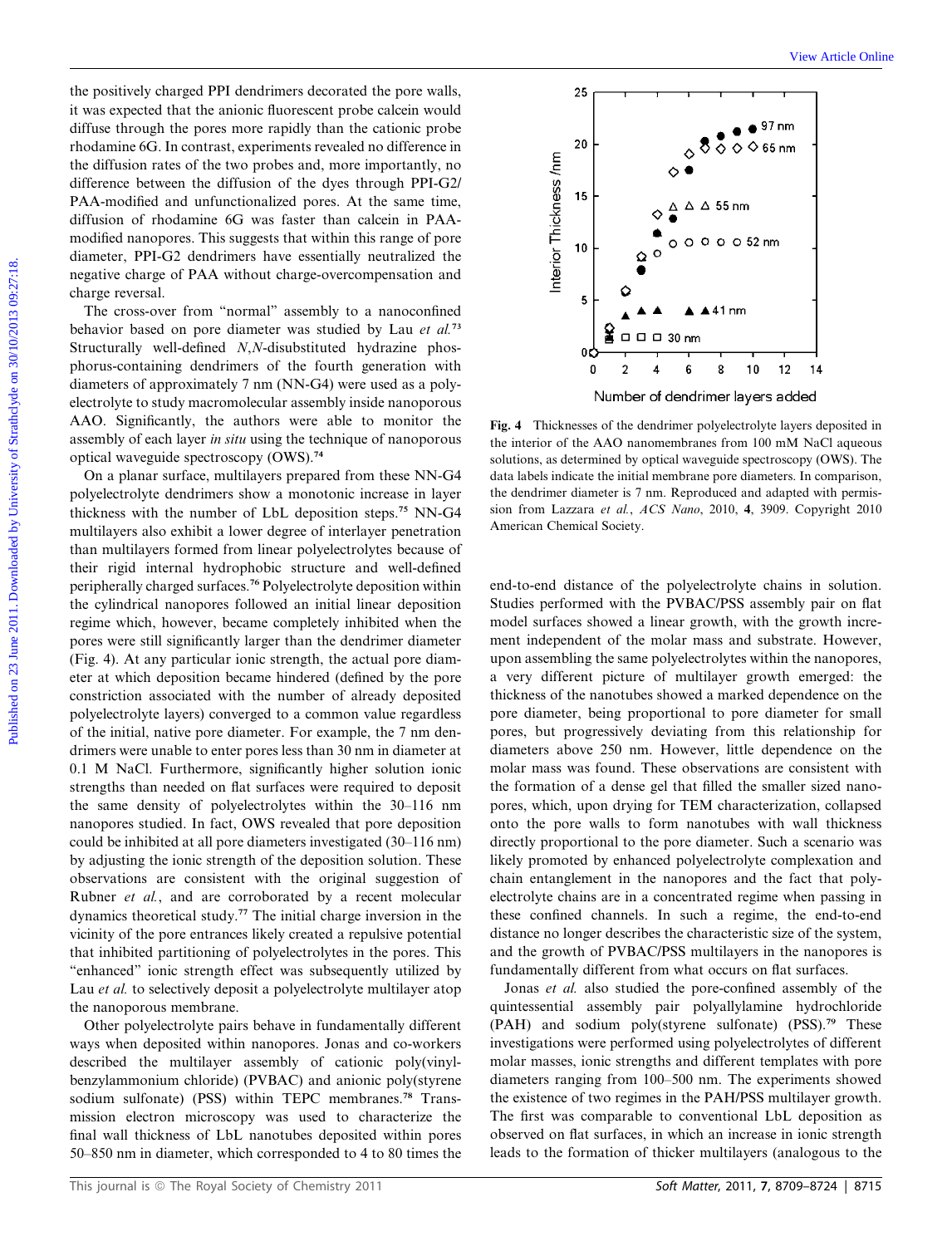dendrimer system used by Lau et al. above). The second regime was represented by slower kinetics and involved the formation of an entangled structure inside the pores (Fig. 5). In close resemblance to the aforementioned PVBAC/PSS assembly, sequential polyelectrolyte assembly in a confined geometry triggered the interconnection between polyelectrolyte chains, leading to the formation of a dense gel. The diffusion of polyelectrolytes in nanopores therefore becomes the controlling factor in this second regime, and dictates whether polymer nanorods (formed from a dense gel) or nanotubes (from multilayer assembly on pore walls) are generated.

In this context, upon formation of the dense gel, nanoconfinement effects dominate both the degree of polymer interpenetration and the local structure of the multilayer. For instance, the dependence of multilayer thickness on the pore diameter is a strong indication that nanoconfinement effects govern the local topological features of the polyelectrolyte assembly. This effect could be even more pronounced in very small pores. Recently, Azzaroni et al.<sup>80</sup> reported the LbL assembly of PAH/PSS in conical nanopores with pore tip dimensions close to 18 nm. The multilayer growth was monitored by measuring the pore conductance and the experimental values were described within a theoretical framework based on the Nernst–Planck–Poisson formalism to represent the ion transport across the nanopores. Their results suggest that increasing the number of PAH/PSS layers inside the nanopore imposes increasing topological restrictions to the incoming polyelectrolyte layers. In agreement with the scenario described by Jonas et al., the sequential confinement of polyelectrolyte layers within nanopores leads to film reorganization. Specifically, charge regulation within the nanopores lead to strong confinement, extensive polyelectrolyte intermixing at a molecular level, and complete ion pairing during sequential assembly. As a result, densine system used by Lan et al show). The second regime the act satisfie charge decrease after increase into more and the system in the 10. In a second on the system of the system on 10. In the system of the Constrainer

the net surface charge decreases after increasing the number of layers in the LbL assembly (Fig. 6), which means that the overcompensation vanishes during multilayer growth within very small pores. The preceding discussion indicates that entry of polyelectrolyte species into small pores is an inherent complexity of the nanotemplated LbL strategy.

#### 5. Functional LbL-assembled nanotubes

## 5.1. Thermally induced structural transformation of LbLassembled nanotubes

Möhwald, Li and collaborators explored how Rayleigh instability can drive the transformation of LbL (PSS/PAH)<sub>n</sub> nanotubes into nano-capsules.<sup>81</sup> PSS/PAH nanotubes were first assembled within nanoporous TEPC membranes. In the case of nanotubes with 8 bilayers, thermal annealing of the nanotubes dispersed in water above 120  $^{\circ}$ C for 20 min led to the rupture of ion pairs between the polyelectrolyte layers and enabled the surface tension-driven structural transformation of the nanotubes into capsules. The original, multilayered nanotubes are stable at room temperature because the polyelectrolytes constituting the LbL-layers are electrostatically cross-linked and the mobility of the polyelectrolyte chains is rather slow. However, in the case of  $(PAH/PSS)_8$  nanotubes, increasing the temperature to 120 °C provided sufficient thermal energy to overcome the stabilizing electrostatic interactions between ion pairs and increased the polyelectrolyte chain mobility. Consequently, Rayleigh instability<sup>82</sup> broke up the nanotubular fluid-like PAH/ PSS multilayers into smaller spherical droplets with the same enclosed volume but a reduced total surface area (Fig. 7). The extent of this process depended on the number of polyelectrolyte multilayers constituting the nanotube walls.  $(PAH/PSS)_{12}$ 



Fig. 5 Schematic representation of the structural organization of polyelectrolyte multilayers in nanopores according to the scenario proposed of Jonas and co-workers. The cartoons describe both regimes prior to and after drying. Reproduced with permission from Roy et al., Langmuir, 2010, 26, 3350. Copyright 2010 American Chemical Society.



Fig. 6 Representation of the nanopore surface charge density  $(\sigma)$ (obtained from the theoretical fittings) as a function of the number of PAH/PSS bilayers assembled on the conical pore walls (tip diameter  $= 18$ nm). Reproduced and adapted with permission from Azzaroni et al., J. Am. Chem. Soc, 2010, 132, 8338. Copyright 2010 American Chemical Society.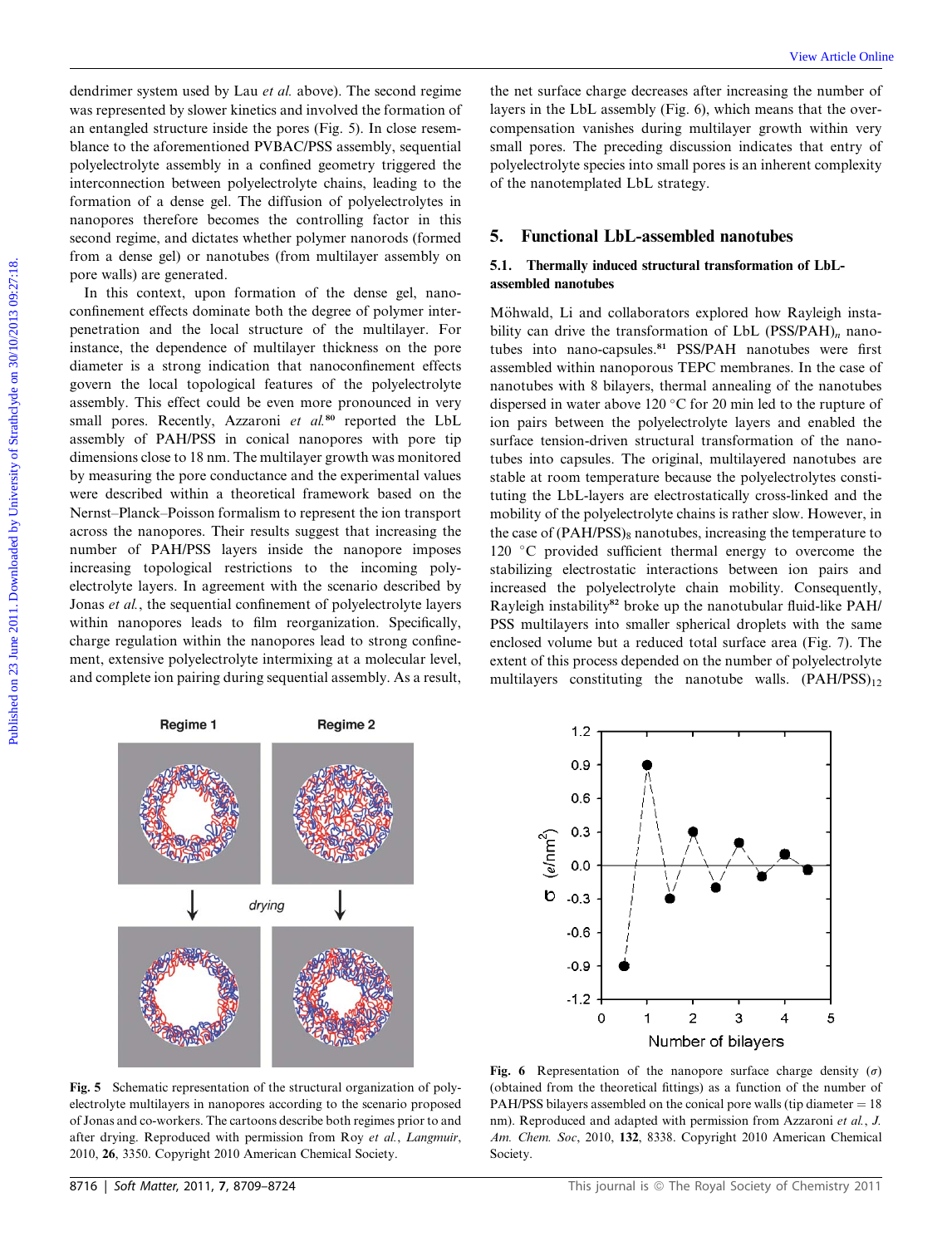nanotubes also transformed into capsules after typical hydrothermal treatment. However, no transformation in either size or shape was observed for  $(PAH/PSS)_{16}$  or  $(PAH/PSS)_{19}$  nanotubes when annealed under the same conditions. Transformation of these more robust, thicker nanotube LbL layers required an increase in the annealing temperature. For example, (PAH/ PSS)19 nanotubes were transformed into capsule-like nanostructures when annealed at  $138 \text{ °C}$ . Such a temperature-driven structural transformation<sup>83</sup> of soft tubular architectures into vesicle-like nano-objects could represent an interesting approach to manipulating the topological features of hollow nanostructures for drug delivery.<sup>84</sup>

#### 5.2. Soft nanoactuators based on swellable nanotube arrays

Macroscopic structural variations arising from nanoscale conformational changes provide promising new directions for exploiting soft materials as nanoactuators. In this context, Cohen et al. described an interesting technique for building up oriented arrays of substrate-bound LbL nanotubes that can undergo pH controllable mechanical actuation.<sup>85</sup> The strategy takes advantage of the ability of PAH/PAA multilayers to undergo pronounced swelling–deswelling in the presence of pH variations. Supported nanotube arrays with specific orientations and spatial configurations were prepared by binding the PAH/ PAA functionalized TEPC nanomembrane on an amine-treated glass substrate. This procedure relies on the fact that after LbL assembly, both the interior pore walls and the external faces of the TEPC membrane were functionalized with the PAH/PAA multilayer. Therefore, the glass substrate in contact with the TEPC membrane could interact with the LbL multilayer. Through heating at 60  $\degree$ C, the electrostatic adhesion between the PAH/PAA and the aminated glass substrate was enhanced, and the PAH/PAA nanotubes were secured on the substrate. The PAH/PAA assembled atop the other, unattached side of the TEPC membrane was then plasma etched away, and the TEPC dissolved in dichloromethane, to generate a supported array of nanotubes aligned normal to the substrate (Fig. 8). Experiments performed under different pH conditions revealed that the reversible swelling–deswelling transitions of the PAH/PAA manches also transformed into experience of the priced hydro-<br>manches armove interest on earlier on 2011. The matter of the contents of the strathcolar the strathcolar the strathcolar the strathcolar the strathcolar the s



Fig. 7 Confocal laser scanning microscopy images of LbL-grown nanotubes (a) and the resulting nanocapsules (b) constituted of (PSS/  $PAH$ )<sub>8</sub>PAH assemblies after hydrothermal treatment at 121 °C. Images were taken in water and PAH was labeled with fluorescein isothiocyanate to facilitate the visualization of the nanostructures. Reproduced and adapted with permission from He et al., Langmuir, 2008, 24, 5508. Copyright 2008 American Chemical Society.

nanotube arrays led to significant changes in the nanotube dimensions. Interestingly, even in the highly swollen state, nanotubes remained intact as individual tubes without dissociating completely or merging irreversibly with neighbouring nanotubes (the heat treatment also enhanced the cohesion between the nanotube polyelectrolyte layers). Molecular rearrangements triggered by pH changes in the PAH/PAA multilayers further led to the actuation of movement of colloidal nanoparticles adsorbed on the nanotube array.

## 5.3. Ion separation via pore assembled multilayers of charged polypeptides

Molecularly engineered nanomembranes have great potential for a wide variety of separation applications, including selective separation of ionic species from industrial waste solutions.<sup>86</sup> Whilst traditional methods for separation of ionic species involve batch processing using ion exchange columns or liquid–liquid extraction, a membrane-based system offers the potential advantages of a continuous process, significant reduction in energy costs, and reduction of waste. Hollman and Bhattacharyya<sup>87</sup> described the construction of highly permeable ion-selective membranes through the formation of polyelectrolyte multilayer assemblies within the inner pores of TEPC tracketched membranes with 200 nm pore diameters. Electrostatic LbL assembly was accomplished through alternate adsorption of cationic poly(L-lysine) (PLL) and anionic (poly(L-glutamic acid) (PLGA) polypeptides under convective flow conditions. Prior to initiating pore assembly, PLGA or PLL layers were covalently bound to the TEPC to create a robust charged platform for subsequent adsorption. Nonstoichiometric immobilization of charged multilayers within a confined pore geometry led to an



Fig. 8 (a) SEM images of substrate-attached LbL-grown (PAH/PAA) nanotube arrays. (b) Schematic illustration describing the dimensional changes of the tube arrays immersed in solutions with different pH conditions. Reproduced and adapted with permission from Chia et al., Langmuir 2009, 25, 14044. Copyright 2009 American Chemical Society.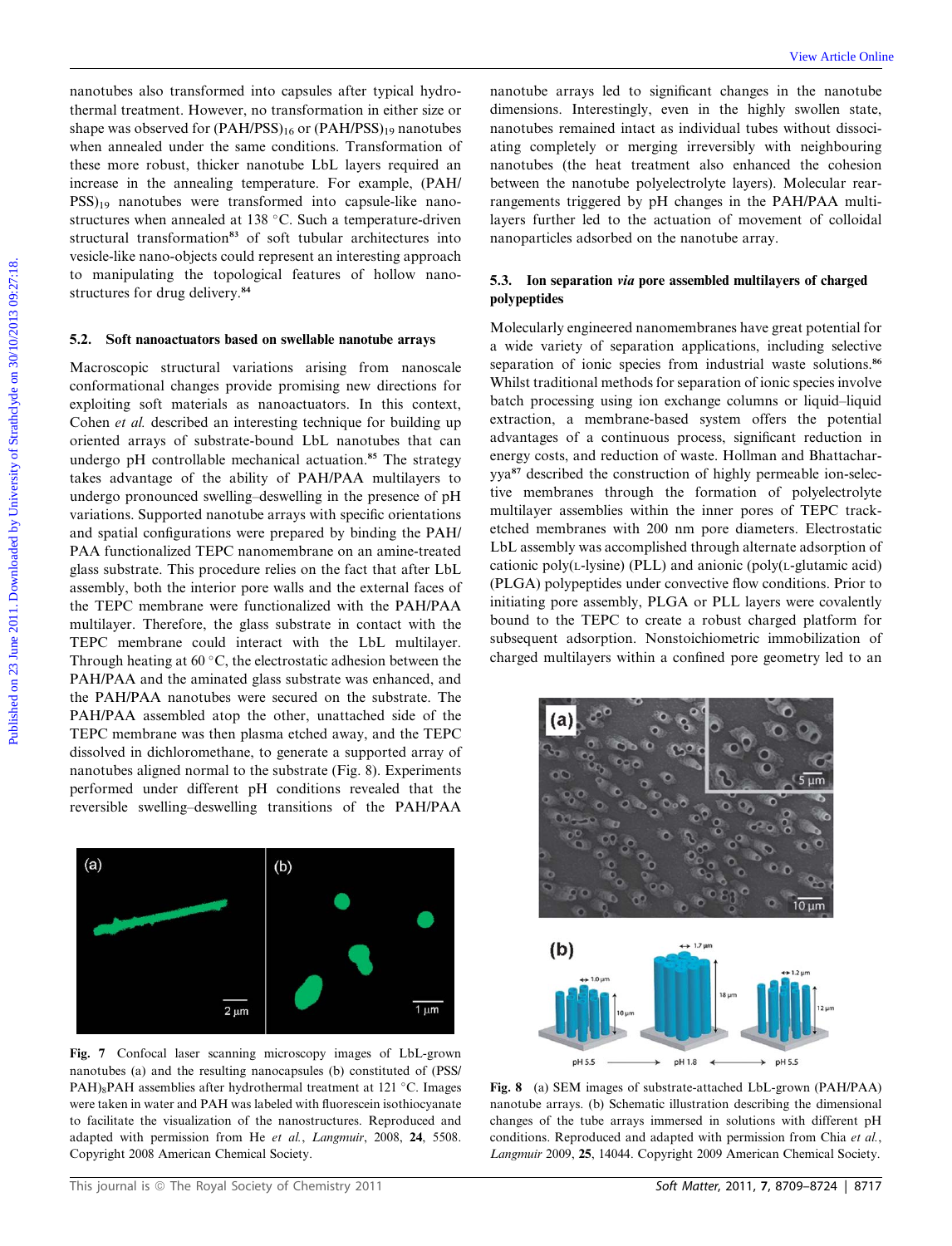enhanced volume density of ionizable groups in the membrane phase. The increase in the effective charge density of the nanopore allows for Donnan exclusion of ionic species.<sup>88</sup> The manifestation of this exclusion phenomenon is even more pronounced in the case of divalent ions. Since polyelectrolyte-modified nanopores can create conditions of a "unipolar" solution,<sup>89,90</sup> such nanopores allow very high degrees of permselectivity that yield ion selectivities that cannot be achieved with monolayermodified nanopores.

The transport properties of the nanomembranes modified with the assembled peptides are highly dependent on the ionic strength of the solvent used for LbL adsorption. In the study of Hollman and Bhattacharyya, assemblies formed in high salt concentration showed lower pure water permeability and enhanced polypeptide adsorption as compared to assemblies formed in pure water. This observation was attributed to a reduction in the number of ionic interactions per adsorbed chain during the deposition process in pure water, which resulted in larger segments of the deposited polymers extending into the pore cross-section and greater solvent resistance. This effect was even more dramatic upon increasing the number of bilayers.

Additionally, the use of weak polyelectrolyte assemblies introduces the possibility of controlling the ion permselectivity of different ionic species by changing the environmental pH (Fig. 9). One interesting example is the pH-tunable separation of  $Na<sub>2</sub>SO<sub>4</sub>$  and NaHAsO<sub>4</sub> using nanomembranes modified with PLGA/PLL/PLGA assemblies. The  $pK_a$  values associated with the  $SO_4^2$ <sup>-</sup> and As(V) ions are 1.99 and 6.94, respectively. Hence, in the  $3 < pH < 9$  range  $SO_4^{2-}$  remains divalent, while As(V) changes from a monovalent form in the low pH regime to a divalent form in the high pH regime. Consequently, in slightly acidic solutions separation of  $SO_4^2$  ions was substantially greater than As(V) species and its rejection was nearly constant above pH 6 (Fig. 9). At the same time, lowering the solution pH also resulted in an enhanced protonation of the peptide side chains and conformational transition of the peptide backbone, which is reflected in a reduced level of  $SO_4^2$  rejection, and



Fig. 9 Effect of solution pH on the ion separation of 0.25 mM As(V)  $(Na<sub>2</sub>HAsO<sub>4</sub>)$  or  $Na<sub>2</sub>SO<sub>4</sub>$  solutions using polycarbonate track-etched nanomembranes modified with PLGA-based assemblies. Reproduced and adapted with permission from Hollman et al., Langmuir 2004, 20, 5418. Copyright 2004 American Chemical Society.

indicated the key role of the weak polyelectrolyte character of the PLGA assembly in the overall ion retention. Hence, the ion separation efficiency of the pore assembled polypeptide multilayers is governed by the interplay between the effective charges of the ions to be separated and the electrostatic state of the polypeptide assembly.

#### 5.4. Formation of catalytic nanomembranes

It has been shown that the LbL technique is fully compatible with the incorporation of metal colloids and nanoparticles in thin film architectures.<sup>91</sup> Furthermore, in the case of catalytic materials, the LbL strategy permits addressing the nanomaterials into the film without inhibiting their catalytic properties. Bruening and colleagues described an interesting approach based on the use of porous membranes (AAO and TEPC) as a support for growing hybrid assemblies constituted of citrate-modified gold nanoparticles and polyelectrolytes.<sup>92</sup> The membrane-supported onedimensional assembly may prove very attractive for catalytic purposes in flow-through reactions, as it avoids not only the colloidal stabilization of the catalyst in the solvent media but also its loss from the reaction mixture. The AAO-confined hybrid assembly was prepared through the sequential flow of poly (acrylic acid) (PAA) aqueous solution, water, protonated poly (allylamine) (PAH) aqueous solution, water, and citrate-stabilized gold colloids through the membranes. The PAA/PAH layer provided a highly charged surface that enhanced colloid deposition. In the case of TEPC membranes, polystyrene sulfonate (PSS) was used for the formation of the precursor polyanionic layer. AAO membranes were also modified through direct adsorption of polyethyleneimine (PEI)/Au colloid bilayers by tuning the pH of the PEI solution to 8.5, which allowed direct polymer deposition on the alumina surface without a precursor PAA layer. The catalytic activity of the hybrid nanomembranes was characterized by reducing nitroaromatic compounds to their corresponding amino derivatives in the presence of NaBH4. Control experiments revealed that reduction does not occur in the absence of nanoparticles. In contrast, in the presence of the colloid-containing hybrid assemblies, more that 99% of the 4-NP in a solution of 0.4 mM 4-NP + 20 mM NaBH<sub>4</sub> can be reduced to 4-aminophenol, at a solution flux of 0.03 mL cm<sup>-2</sup> s<sup>-1</sup>. Hence, colloid-modified membranes show remarkable catalytic conversions even at high flow rates. In addition, experimental results showed that the conversion increased as a function of the number of layers deposited for PEI/Au nanoparticle films when using a 25-fold excess of NaBH4. Interestingly, subsequent stability tests indicated that dry hybrid nanomembranes could be stored for several months without negative effects on its catalytic activity. These results illustrate the enormous potential of colloid-containing hybrid nanomembranes as a versatile catalytic platform which provides exquisite control over the arrangement and reaction environment of catalytic nanomaterials. collated volume density of ionizable groups in the membrac. Indicated the leg vob of the weak polyeletativy the antenna of the membrane. This weak is the strathcluster of the membrane and the density of the post is the me

## 5.5. Biodegradable magnetic polypeptide nanotubes as DNA carriers

During the last decade, the biomaterials community showed a profound interest in developing magnetically assisted DNA delivery systems assembled from iron oxide nanoparticles and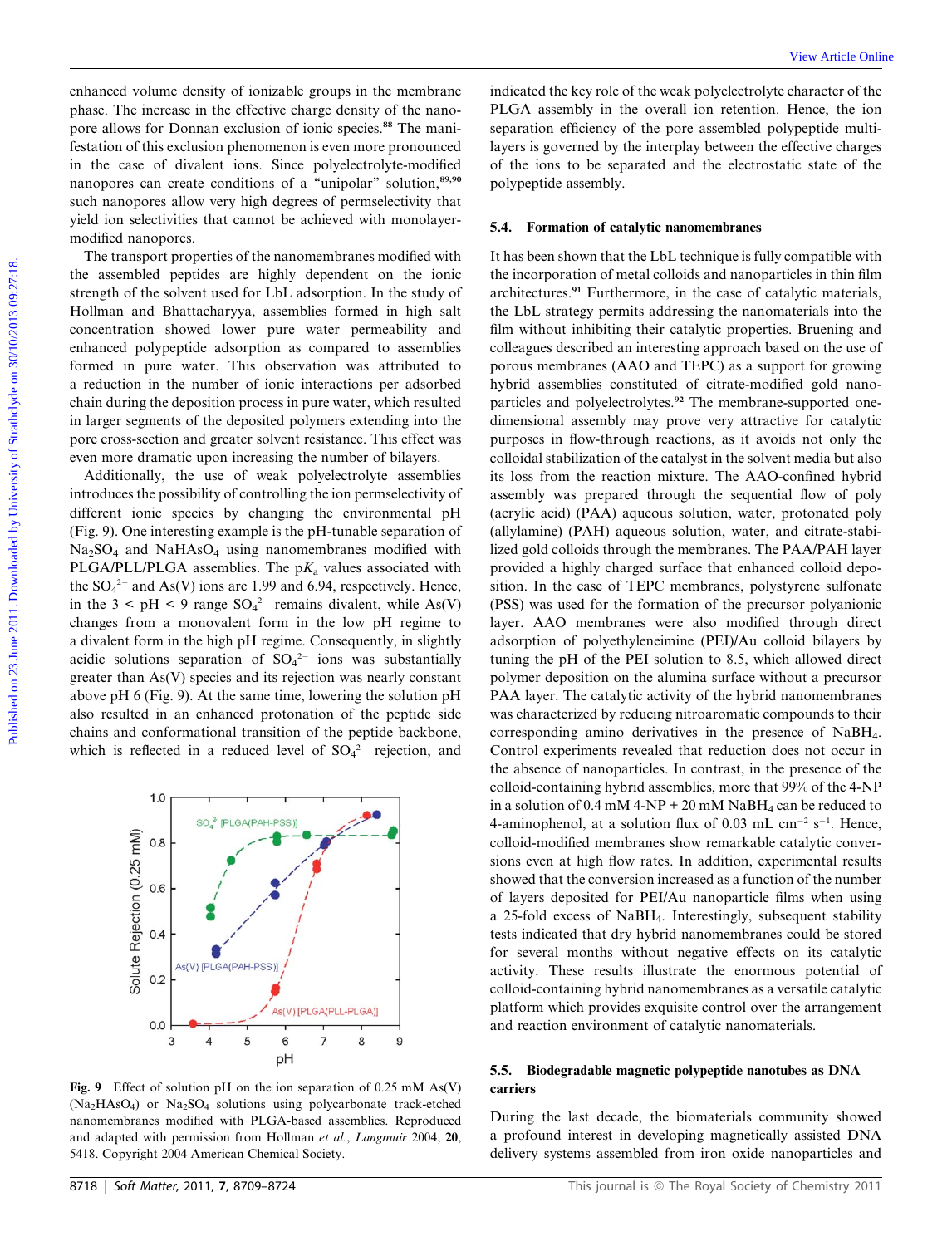functional polymer building blocks, $93$  which could enable the manipulation of the local concentration of therapeutics in target tissues and lead to efficient treatment strategies. Along these lines, Möhwald, Li and collaborators fabricated plasmid-DNA carriers composed of biodegradable magnetic polypeptide nanotubes assembled from poly-L-lysine (PLL), poly-L-glutamic acid (PLGA) and magnetic nanoparticles.<sup>94</sup> The nanotubes were assembled within the nanopores of TEPC templates and enabled the formation of tubular LbL nanostructures in which the mechanical stability could be improved by increasing the number of assembled PLL/PGA bilayers. Typically, 13.5 bilayers of PLL and PLGA were assembled before the deposition of two bilayers of PLL and magnetic  $Fe<sub>3</sub>O<sub>4</sub>$  nanoparticles, which enabled the magnetic manipulation of the polypeptide tubes in solution. Positively charged PLL was always absorbed first on the pore walls of the TEPC membranes such that, after release of the nanotubes by dissolution of the supporting TEPC membrane in dichloromethane, negatively charged plasmid-DNA could be assembled onto the positively charged, magnetic polypeptide nanotubes. Functional polytone building blocks." which could enable the<br>
mission and food on effects on the constrained for the properties<br>
these states and food on the strathcly interesting the mission of the strathclyde on a strat

Experiments revealed that the plasmid-DNA/(PLL/  $PGA$ <sub>13.5</sub>(Fe<sub>3</sub>O<sub>4</sub>/PLL)<sub>2</sub> nanotubes, when dispersed in solution, could be rapidly aligned with a nearby magnetic field. The plasmid DNA was also fluorescently labeled with FITC, and the magnetic manipulation was corroborated by confocal laser scanning microscopy. In addition, a-chymotrypsin assays demonstrated the biodegradability of the polypeptide nanotubes; overnight incubation in an  $\alpha$ -chymotrypsin solution led to the enzymatic hydrolysis of PLL and degradation of the nanotube walls. All these features herald the use of heterostructured polypeptide nanotubes as engineered nanomaterials acting as carriers for DNA delivery and release.

#### 5.6. pH-induced hysteretic gating in nanoconfined LbL assemblies—nanomembranes with adaptable transport properties

The rational design and construction of stimuli-responsive nanomembranes discriminating and/or propelling molecular transport represent an important factor in a wide variety of technological applications relying on ''gated'' transport processes, such as ultrafiltration or controlled delivery.<sup>95</sup> Rubner et al. reported the construction of pH-responsive nanomembranes that show discontinuous changes in the permeation properties, i.e. hysteretic gating, through the LbL assembly of PAH and PSS at a high pH conditions ( $pH > 9.0$ ) into TEPC pores (Fig. 10).<sup>96</sup>

It is well known that  $(PSS/PAH)_n$  multilayers assembled at pH > 9 display discontinuous swelling/deswelling transitions as a function of environmental pH.<sup>97</sup> These transitions are reversible, and arise from discontinuous changes in the degree of ionization of free amine groups within the PAH and a dramatic shift in the  $pK_a$  of the polycation within the local environment of the multilayer assembly.<sup>98</sup> Therefore, when PSS/PAH are assembled into nanomembrane pores, large discontinuous changes in the transmembrane flux were observed. Rubner et al. showed that PSS/PAH-modified membranes exhibited reversible gating properties upon alternating the pH conditions between pH 2.5 and 10.5.<sup>96</sup> After the pH 10.5 pretreatment, the multilayer-modified pores remained "open" down to pH  $\approx$  5.



Fig. 10 Changes in flux (a) and pore diameter (b) as a function of pH. The filled and open circles represent data generated after a pH 10.5 pretreatment and after a pH 2.5 pretreatment, respectively. Reproduced and adapted with permission from Lee et al., J. Am. Chem. Soc. 2006, 128, 8521. Copyright 2006 American Chemical Society.

However, as the pH of permeated water was further lowered, the multilayers underwent a swelling transition that ''closed'' the pores. On the other hand, multilayer-modified pores pretreated at pH 2.5, retain their swollen ''closed'' structure up to pH 9.0. The hysteretic gating properties of the PSS/PAH-modified nanomembranes therefore introduce a new concept in stimuliresponsive nanomembranes in achieving ''open'' or ''closed'' states at a single pH condition depending on pretreatment conditions.

## 5.7. Uptake and delivery of ionic species with heterostructured magnetic polymer nanotubes

As described above PAH-containing multilayers assembled under high pH conditions undergo pronounced discontinuous swelling/deswelling transition as a function of solution pH. This interesting physical feature could be exploited to uptake low molecular weight anionic molecules within PAH-containing nanotubes after they have been ''activated'' with acidic solution ( $pH < 2.5$ ). In the work of Rubner *et al.*,<sup>99</sup> the inner LbL bilayers also contained  $Fe<sub>3</sub>O<sub>4</sub>$  nanoparticles to allow the magnetic manipulation of the heterostructured nano-containers in solution. After the deposition of the  $Fe<sub>3</sub>O<sub>4</sub>$  nanoparticles and PAH, the heterostructured nanotubes were released from the TEPC nanotemplate by dissolution in dichloromethane and methanol (9 : 1). The magnetic heterostructured nanotubes were utilized to take in a large amount of different anionic probe molecules, such as rose Bengal, acid red 8 or ibuprofen, after acid ''activation''. Release studies demonstrated that these nanostructures were effective as ''trapping and release'' vehicles of anionic guest molecules, for which the diffusion dynamics is greatly influenced by the guest size, i.e. larger molecules were released more slowly. Owing to their well defined magnetic properties these heteronanotubes can be easily manipulated and directed using magnetic fields.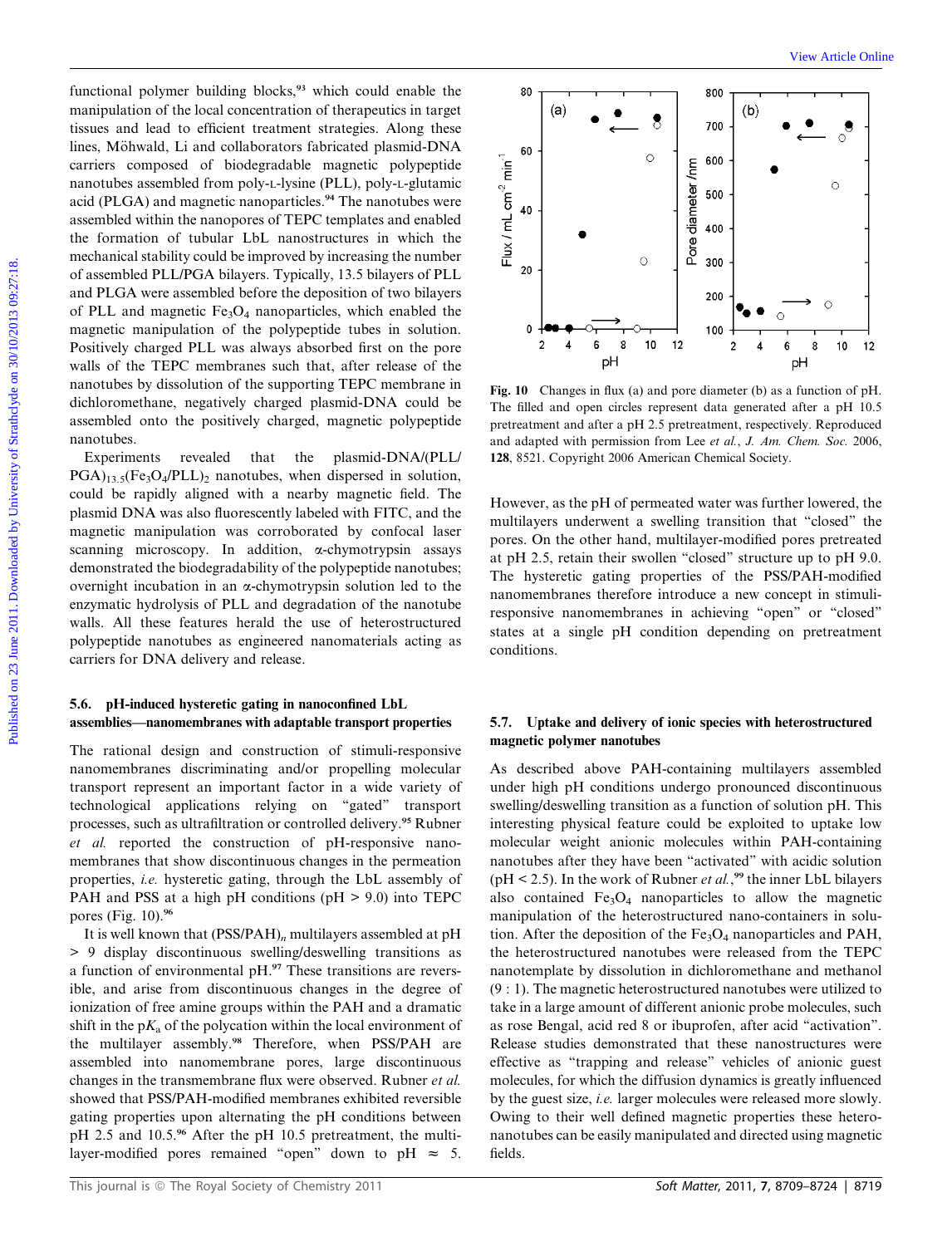# 5.8. Molecular recognition, discrimination and capture in protein nanotubes

Komatsu and co-workers described the construction of protein nanotubes displaying molecular capture properties as well as controllable ligand binding affinity and size selectivity.<sup>100</sup> The nanostructures were prepared by conventional electrostatic LbL deposition of poly-L-arginine (PLA,  $M_w \approx 70$  kDa) and human serum albumin (HSA)  $[(\text{PLA/HSA})_3]$  within nanoporous TEPC (pore diameter  $\approx$  400 nm), with subsequent dissolution of the template in N,N-dimethylformamide (DMF) (Fig. 11). HSA is anionic at  $pH > 4.8$  and binds to the cationic PLA *via* electrostatic attraction. Molecular capture/recognition capabilities were demonstrated by complexing/binding of uranyl ion  $(UO_2^{2+})$ , 3,3'diethylthiacarbocyanine iodide (DTC) and zinc(II) protoporphyrin IX (ZnPP) to HSA. The molecular species were also able to diffuse through the multilayered walls of the nanotubes. It was demonstrated that HSA modified by site-specific mutations could enhance the binding properties of ZnPP. Furthermore, myristic acid also binds to the same domain of HSA as ZnPP, and ZnPP binding can be reversed in the presence of myristic acid by competitive binding. Protein nanotubes bearing a single avidin layer as an internal surface (assembled as the last layer within the nanotube) were also prepared and captured biotin efficiently. Subsequently biotin-labeled fluorescent latex beads sufficiently small to enter the pores were incorporated into the nanotubes.

In further studies, PLA/HSA protein nanotubes with an  $\alpha$ glucosidase  $(\alpha$ -GluD) interior surface were also prepared and displayed enzymatic activity.<sup>101</sup> Experiments revealed that in aqueous media the protein nanotubes captured 4-methylumbelliferyl-a-D-glucopyranoside (MUGlc, a fluorogenic glucopyranoside) into their pore space which hydrolyzed to form a-Dglucose. Protein nanotubes displaying specific biorecognition elements in the interior of the one-dimensional nanostructure represent a potential strategy to create ''on-demand'' delivery (load and release) systems. The biocompatible exterior can also

be modified to target specific tissues or to respond to biological stimuli.

## 5.9. Cascaded fluorescence resonance energy transfer (FRET) nanotubes for high-sensitivity biosensing

FRET occurs through the non-radiative Förster energy transfer from an excited donor to an acceptor fluorophore in close proximity (within 10 nm), and is observed through the quenching of the donor fluorescence and the subsequent increase in acceptor fluorescence intensity.<sup>102</sup> The energy transferred can be further enhanced if multiple FRET pairs with overlapping energy bands are sequentially arranged in proximity to each other, from higher to lower emission frequencies, in a directional energy transfer cascade.<sup>103</sup> Feng et al. exploited the cylindrical pore geometry of nanoporous AAO and the nanoscale spatial control of the LbL process to prepare an attractive implementation of cascaded FRET for high sensitivity DNA sensing (Fig. 12).<sup>104</sup> The authors chose a series of water-soluble  $Zn_xCd_{1-x}Se$  alloy quantum dots (QDs) with emission wavelengths at 561 nm, 594 nm and 614 nm as the light-harvesting FRET cascade (i.e.  $QD^{561}$ ,  $QD^{594}$ ,  $QD^{614}$ ). The QDs were made anionic by functionalization with mercaptoundecanoic acid (MUA) ligands to enable LbL assembly together with dendrimer polyelectrolytes having either terminal cationic (NH<sup>+</sup>Et<sub>2</sub>) or anionic (CH–COO<sup>-</sup>) moieties. To minimize fluorescence quenching by the alumina surface, three dendrimer bilayers were first deposited within the AAO (400 nm pores) before QD multilayers with the shortest emission wavelength, QD561 were deposited. This was followed by the LbL deposition of QD594 and then QD614 multilayers. Illumination at 460 nm excited all the QDs. However, the  $QD<sup>561</sup>$  emission energy was transferred to the adjacent  $QD<sup>594</sup>$ , and the  $QD<sup>594</sup>$  emission energy was similarly transferred to the QD<sup>614</sup> such that the only photoluminescence (PL) observed was at 614 nm. LbL preparation of nanotubular QD-FRET assemblies by AAO nanotemplating has several advantages. First, the AAO substrate provides for convenient handling during LbL deposition and rinsing, as **55.** Molecular reception, discrimination and capture in the modified on tage specific tissues or to respond to biological kennis and converse described the constraints of prime. **5.** Conseiled the<br>measurement of the modi



Fig. 11 Scanning electron microscopy images at different magnifications (A–D) of (PLA/HSA)<sub>3</sub> nanotubes prepared using polycarbonate track-etched nanomembranes. The figure also includes a descriptive cartoon showing the constituting building blocks of the multilayer assembly. Reproduced and adapted with permission from Qu et al., ACS Nano 2010, 4, 563. Copyright 2010 American Chemical Society.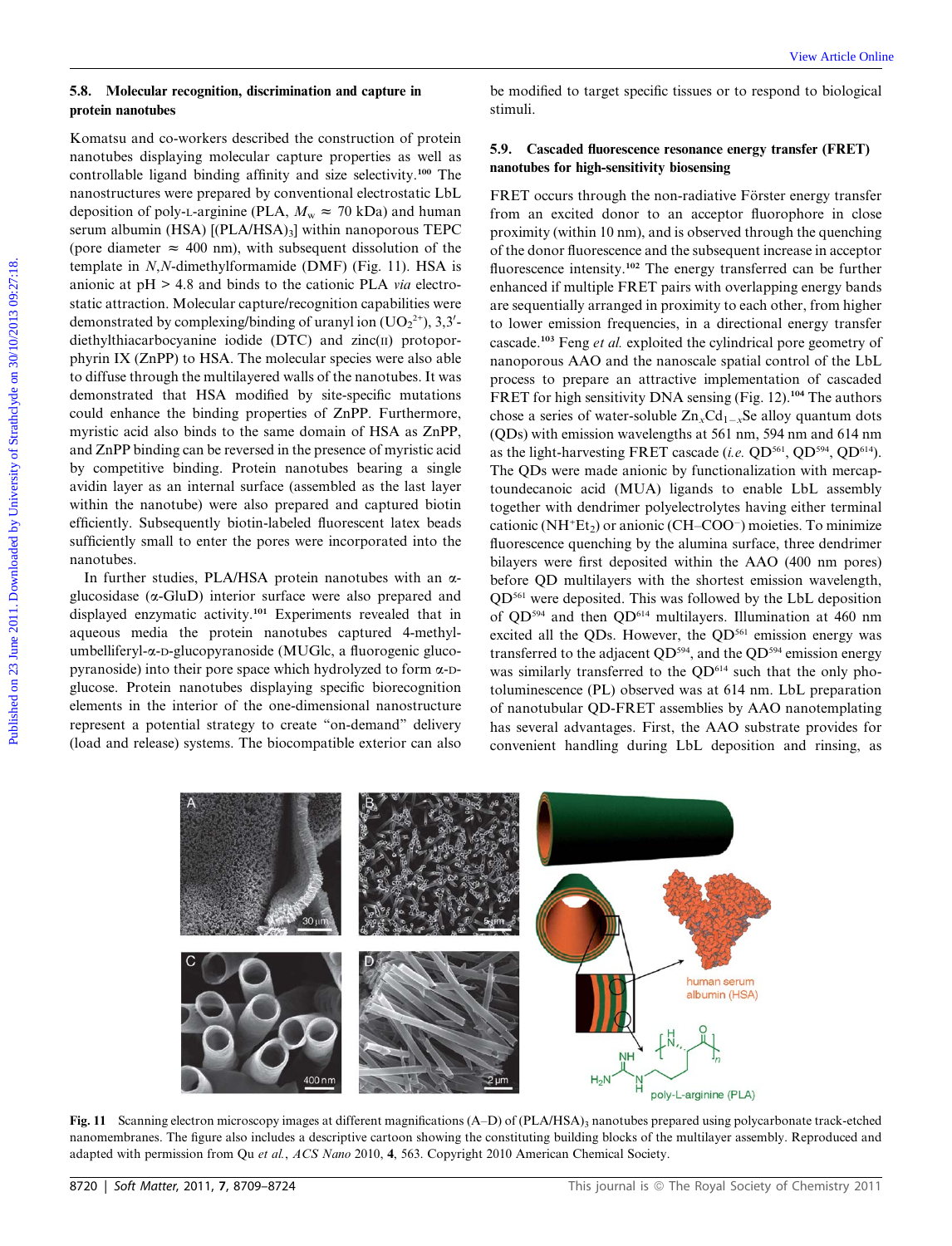

Fig. 12 Schematic of the cascaded FRET QD–dendrimer nanotubes. (A) Self-assembled porous alumina membrane is used as a template. (B) The pore walls are coated with 3-aminopropyl-dimethylethoxysilane to provide a positive surface charge. (C) 3-bilayers of dendrimer polyelectrolytes are then deposited, starting with the negatively charged species. (D) Negatively charged QDs are then deposited inside the template starting with QD<sup>561</sup> (with luminescence maximum at  $k = 561$  nm, i.e. green), then QD<sup>594</sup> (orange) and finally QD<sup>614</sup> (red). Five QD/positively charged dendrimer bilayers were deposited for each QD species. (E) After activation by N-hydroxysuccinimide (NHS)/1-ethyl-3-(dimethylamino)propylcarbodiimide (EDC), probe DNA (pDNA) immobilization and hybridization with Cy5-labeled complementary DNA (tDNA) can be achieved inside the NTs. Reproduced and adapted with permission from Feng et al., Adv. Mater. 2007, 19, 1933. Copyright 2007 Wiley-VCH Verlag GmbH & Co. KGaA.

opposed to the centrifugation and re-dispersion necessary for nanoparticle or nanowire-QD LbL assemblies.<sup>105</sup> Second, the cylindrical pore geometry and the consequent concentric QD layer structure with acceptors deposited towards the pore centers ensure a slight excess of donor QDs—the LbL QD–FRET assemblies exhibited a 14-times enhancement in PL intensity as compared to equivalent assemblies with only  $QD<sup>614</sup>$ . Finally, the LbL QD–dendrimer assemblies were functionalized with singlestranded probe DNA. Complementary target DNA sequences, labeled with the Cy5 fluorescent dye (absorption from 580 to 680 nm), were subsequently detected as they hybridized with the probe DNA and were excited by the QD FRET cascade. A detection limit of 100 fM was demonstrated, which surpasses another highly sensitive DNA sensing technique, surface plasmon fluorescence spectroscopy.<sup>106</sup>

#### 6. Summary and outlook

The introduction of layer-by-layer assembly and nanotemplating by nanoporous templates over two decades ago has enabled fundamental developments in nanotechnology. Their synergistic combination for the generation of LbL-nanotubes in recent years is an extremely versatile approach to designing and generating complex but well-defined, one-dimensional materials with innovative properties. The well-controlled cylindrical geometry and convenient availability of nanoporous AAO and TEPC templates have also given a decisive impetus to the development LbL nanotubes. Recent advances have enabled the assembly of polymers, biomolecules and inorganic nanoparticles "à la carte". The control over composition, size, shape, topology, and thus function of one-dimensional nanosystems is an essential contribution of nanotemplated LbL ''soft nanotechnology''.

The general procedure for LbL-assembly within nanoporous templates is analogous to deposition on planar substrates. Both linear and dendrimer polyelectrolytes and charged inorganic nanoparticles have been successfully incorporated into LbL

deposited nanotubes. After deposition, the nanotemplates can be removed to release nanotubes by a variety of selective etchants as surveyed throughout this review. A plasma treatment to preferentially remove the material deposited on the external template surface, before conventional solution template etching, may enhance etchant access and aid in complete template removal. With respect especially to electrostatic LbL nanotemplate deposition, attention should be paid in the selection of solution ionic strength, pH and polymer concentration since these factors control the physicochemical processes within the constrained spaces of the nanopores. In particular, charge regulation within nanopores as large as  $\sim$ 10 times the diameter of the deposition species can lead to inhibited pore partitioning of charged species (i.e. pore clogging). Initial reports of LbL nanotemplating have demonstrated a pressure-filter-template method to hydraulically assist polyelectrolyte transport through nanopores. Electrophoretic control could potentially also overcome pore clogging effects. Notwithstanding, slightly extended immersion times per deposition step (10–60 min), a proper selection of polyelectrolyte pairs and the use of templates with pores open at both ends have generally been sufficient in ensuring proper LbL assembly within nanopores of high aspect ratios.

In certain cases nanoconfinement can also induce strong charge complexation and lead to gel phase instead of LbL deposition for some polyelectrolyte species, or the inhibition of charge overcompensation and polyelectrolyte assembly, especially within relatively small pores. In situ characterization of the deposition process could help verify proper LbL assembly and identify undesirable structure generation within the nanopores. Recent demonstrations of in situ nanoporous optical waveguide spectroscopy and pore conductance measurements have proven their usefulness in characterizing the transition between linear and charge-dominated polyelectrolyte deposition regimes within nanoporous templates. Further development of such techniques that can monitor the film thickness and surface charge, and the development of new tools that can characterize the spatial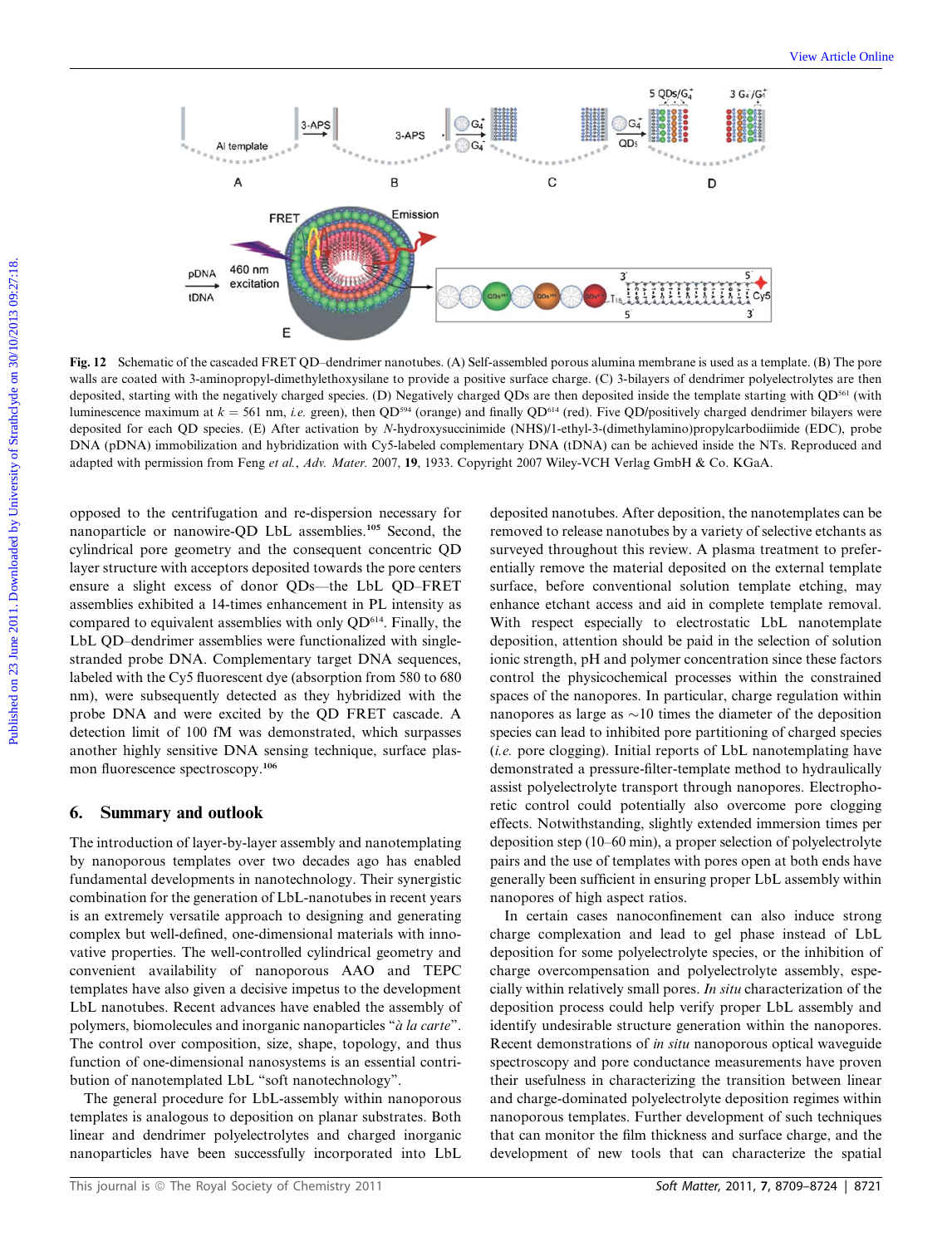arrangement and surface chemistry of the LbL species during the deposition process, could also enable the fabrication of more sophisticated LbL designs and catalyze the overall development of the nanotemplated LbL toolbox.

As with other supramolecular nanostructures, the preparation method, the chemical and physicochemical natures, geometry and the function of LbL-assembled nanotubes are intimately linked. The nanotemplate pore surface chemistry can significantly influence even the rate of covalent reactions within the nanopores, such as amidation for cross-linking LbLdeposited multilayers for enhanced nanotubes stability. Other non-electrostatic assembly methods that directly take advantage of covalent coupling, H-bonding and the specific interactions of biomolecules and proteins for LbL assembly have augmented the repertoire of nanotube designs. Device functionality may simply come through the ability to assemble together diverse components, such as with magnetic nanotube carriers of biomolecules. However, the LbL multilayer structure and the nanotube format have also been integral to enhanced functionality. Such is the case for a cascaded-FRET LbL nanotube biosensor, which depended on the nanoscale proximity and the concentric arrangement of the assembled quantum dot layers for proper device function. Functionality has also come through the manipulation of the multilayer structure of stimuli-responsive nanotubes. Temperature has been used to transform PSS/ PAH nanotubes into nanocapsules. In addition, pH induced swelling has been utilized for nanotube mechanical actuators, for controlling the molecular transport through nanotubes/ nanopores, as well as for loading nanotubes with (bio)molecules. The generation of biopolymer nanotubes also offers the promise of innovative developments in biodegradable and biocompatible drug delivery systems. In the case of the nanotube actuators, the nanotemplate pore alignment also played a crucial role in orienting the nanotubes during device preparation for its proper function. Nanoporous templates functionalized with nanotubular assemblies also represent an obvious design approach for membrane separation applications. This integration of device function and nanotemplate properties may be a promising direction for practical applications. The increasing mastery in the modular design for nanotemplated LbL assembly will also continue to expand the toolbox of ''soft nanotechnology''. are<br>recognized and surface chemically of the LM species during the **MeTeruces**<br>
deposition of the anarctomy of the anarctomy of the anarctomy of the anarctomy of the anarctomy of the anarctomy of the anarctomy of the anar

## Acknowledgements

The authors gratefully acknowledge support from the Max-Planck-Gesellschaft (MPG—Germany). O.A. is a staff member of CONICET and gratefully acknowledges support from the Agencia Nacional de Promoción Científica y Tecnológica (ANPCyT—Argentina) (PICT-PRH 163/08), Centro Interdisciplinario de Nanociencia y Nanotecnología (CINN, PAE 2006 37063, projects: PRH 2007-74 and PIDRI no. 74), Consejo Nacional de Investigaciones Científicas y Técnicas (CONICET— Argentina) (PIP 2009-0362), Alexander von Humbolt Stiftung (Germany), Fundación Petruzza and Laboratório Nacional de Luz Síncrotron (LNLS—Brazil). K.H.A.L. gratefully acknowledges support by grants HL104966 and EB005772 from the National Institutes of Health, USA.

#### References

- 1 (a) Nanomaterials and Nanochemistry, ed. C. Bréchignac, P. Houdy and M. Lahmani, Springer-Verlag, Heidelberg, 2007; (b) G. A. Ozin, A. C. Arsenault and L. Cademartiri, Nanochemistry: a Chemical Approach to Nanomaterials, Royal Society of Chemistry, London, 2009; (c) D. Vollath, Nanomaterials: an Introduction to Synthesis, Properties and Applications, VCH-Wiley, Weinheim, 2008.
- 2 Nano-Architectured and Nanostructured Materials, ed. Y. Champion and H.-J. Fecht, Wiley-VCH, Weinheim, 2004.
- 3 (a) Nanoparticles and Nanostructured Films: Preparation, Characterization and Applications, ed. J. H. Fendler, Wiley-VCH, Weinheim, 1998; (b) T. P. Cassagneau and J. H. Fendler, in Electrochemistry of Nanomaterials, ed. G. Hodes, Wiley-VCH, Weinheim, 2001, pp. 247–286, ch. 9.
- 4 One-Dimensional Nanostructures, ed. Z. M. Wang, Springer-Verlag, Heidelberg, 2008.
- 5 (a) G. Decher and J. D. Hong, Ber. Bunsen-Ges., 1991, 95, 1430– 1434; (b) G. Decher and J. D. Hong, Makromol. Chem., Macromol. Symp., 1991, 46, 321–327.
- 6 (a) G. Decher, in Multilayer Thin Films, ed. G. Decher and J. B. Schlenoff, Wiley-VCH, Weinheim, 2002, ch. 1, pp. 1–46; (b) X. Shia, M. Shen and H. Möhwald, Prog. Polym. Sci., 2004, 29, 987–1019; (c) A. Ariga, Q. Ji, J. P. Hill and A. Vinu, Soft Matter, 2009, 5, 3562–3571.
- 7 (a) G. Decher, Science, 1997, 277, 1232; (b) F. Caruso, Adv. Mater., 2001, 13, 11; (c) C. S. Peyratout and L. Dähne, Angew. Chem., Int. Ed., 2004, 43, 3762; (d) J. F. Quinn, A. P. R. Johnston, G. K. Such, A. N. Zelikin and F. Caruso, Chem. Soc. Rev., 2007, 36, 707; (e) K. Ariga, J. P. Hill and Q. Ji, Phys. Chem. Chem. Phys., 2007, 9, 2319; (f) F. Caruso, Chem.–Eur. J., 2000, 6, 413; (g) X. Zhang, H. Chen and H. Y. Zhang, Chem. Commun., 2007, 1395; (h) P. Bertrand, A. M. Jonas, A. Laschewsky and R. Legras, Macromol. Rapid Commun., 2000, 21, 319–348.
- 8 (a) Z. Cai, J. Lei, W. Liang, V. Menon and C. R. Martin, Chem. Mater., 1991, 3, 960-967; (b) C. R. Martin, Science, 1994, 266, 1961–1966; (c) R. Parthasarathy and C. R. Martin, Nature, 1994, 369, 298–301; (d) C. R. Martin, Acc. Chem. Res., 1995, 28, 61–68.
- 9 H. Masuda and K. Fukuda, Science, 1995, 268, 1466–1468.
- 10 (a) S. P. Zheng, C. Tao, Q. He, H. F. Zhu and J. B. Li, Chem. Mater., 2004, 16, 3677–3681; (b) Y. Tian, Q. He, C. Tao, Y. Cui and J. B. Li, Chem.–Eur. J., 2006, 12, 4808–4812.
- 11 (a) M. Steinhart, J. H. Wendorff, A. Greiner, R. B. Wehrspohn, K. Nielsch, J. Schilling, J. Choi and U. Gösele, Science, 2002, 296, 1997; (b) M. Steinhart, J. H. Wendorff and R. B. Wehrspohn, ChemPhysChem, 2003, 4, 1171–1176; (c) M. Steinhart, R. B. Wehrspohn, U. Gösele and J. H. Wendorff, Angew. Chem., Int. Ed., 2004, 43, 1334–1344; (d) M. Steinhart, Adv. Polym. Sci., 2008, 220, 123-187; (e) L. Zhao, M. Steinhart, U. Gösele and S. Schlecht, Adv. Mater., 2008, 20, 1218–1221.
- 12 S. Ai, G. Lu, Q. He and J. Li, J. Am. Chem. Soc., 2003, 125, 11140– 11141.
- 13 Z. Liang, A. S. Susha, A. Yu and F. Caruso, Adv. Mater., 2003, 15, 1849–1853.
- 14 (a) Q. He, Y. Cui, S. Ai, Y. Tian and J. Li, Curr. Opin. Colloid Interface Sci., 2009, 14, 115–125; (b) Supramolecular Structure in Confined Geometries, ed. S. Manne and G. G. Warr, American Chemical Society, Washington, DC, 1999.
- 15 (a) P. B. Price and R. M. Walker, J. Appl. Phys., 1962, 33, 3407– 3412; (b) R. L. Fleischer, H. W. Alter, S. C. Furman, P. B. Price and R. M. Walker, Science, 1972, 178, 255–263.
- 16 K. H. A. Lau, H. Duran and W. Knoll, J. Phys. Chem. B, 2009, 113, 3179–3189.
- 17 K. H. A. Lau, L.-S. Tan, K. Tamada, M. S. Sander and W. Knoll, J. Phys. Chem. B, 2004, 108, 10812-10818.
- 18 it4ip s.a., Seneffe, Belgium, http://www.it4ip.be.
- 19 Whatman International Ltd., Kent, UK, http://www.whatman.com. 20 Synkera Technologies, Inc, Longmont, USA, http://www.synkera. com.
- 21 J. P. O'Sullivan and G. C. Wood, Proc. R. Soc. London, Ser. A, 1970, 317, 511.
- 22 O. Jessensky, F. Muller and U. Gosele, Appl. Phys. Lett., 1998, 72, 1173.
- 23 K. Nielsch, J. Choi, K. Schwirn, R. B. Wehrspohn and U. Gosele, Nano Lett., 2002, 2, 677.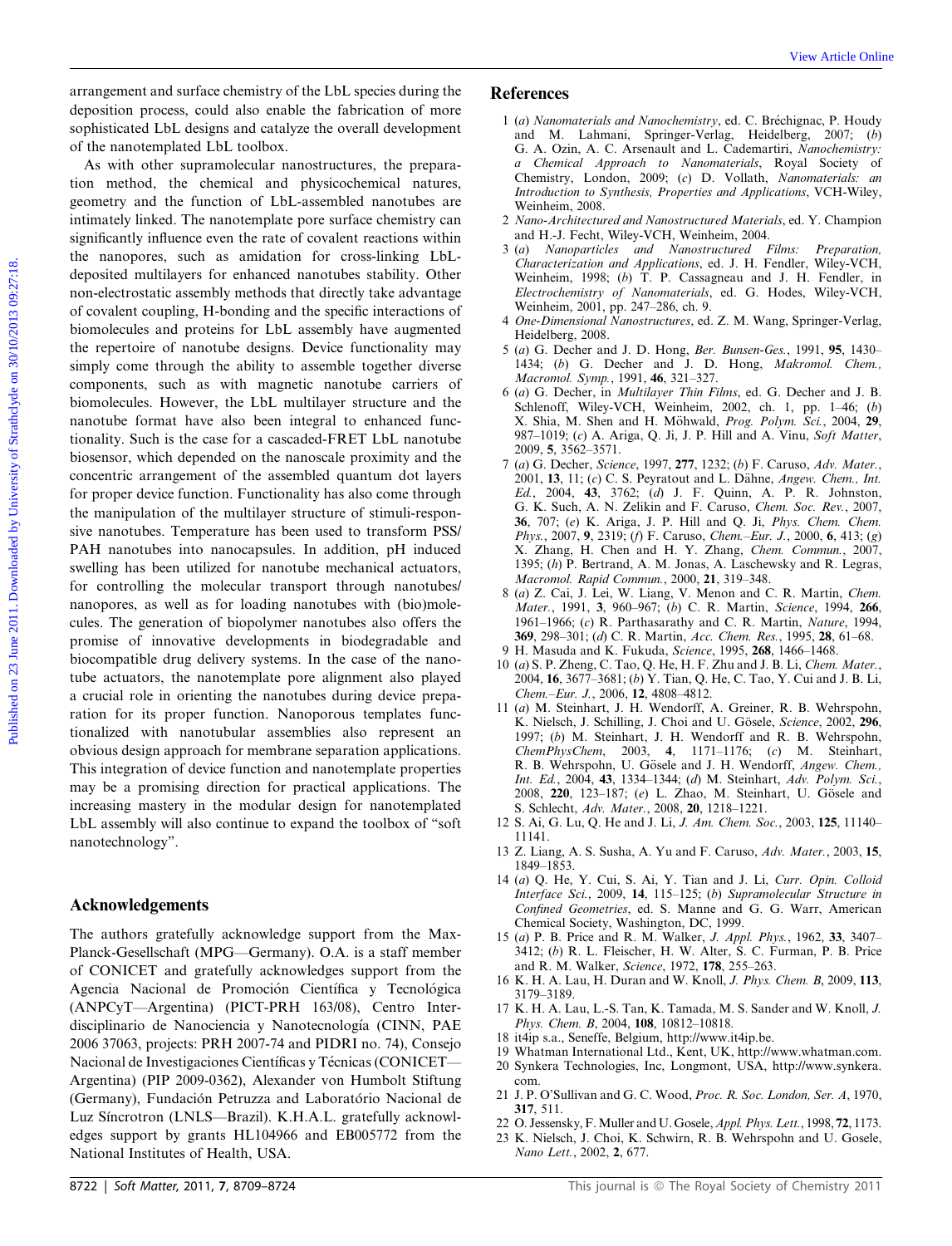- 24 (a) H. Masuda and M. Satoh, Jpn. J. Appl. Phys., 1996, 35, L126– L129; (b) H. Masuda, H. Yamada, M. Satoh, H. Asoh, M. Nakao and T. Tamamura, Appl. Phys. Lett., 1997, 71, 2770–2772.
- 25 S. F. Ai, G. Lu, Q. He and J. B. Li, J. Am. Chem. Soc., 2003, 125, 11140–11141.
- 26 S. F. Ai, Q. He, C. Tao, S. P. Zheng and J. B. Li, Macromol. Rapid Commun., 2005, 26, 1965–1969.
- 27 S. P. Zheng, C. Tao, Q. He, H. F. Zhu and J. B. Li, Chem. Mater., 2004, 16, 3677–3681.
- 28 D. H. Kim, P. Karan, P. Goering, J. Leclaire, A.-M. Caminade, J.-P. Majoral, U. Gösele, M. Steinhart and W. Knoll, Small, 2004, 1, 99–102.
- 29 (a) A.-M. Caminade and J.-P. Majoral, J. Mater. Chem., 2005, 15, 3643–3649; (b) A.-M. Caminade and J.-P. Majoral, Chem. Soc. Rev., 2010, 39, 2034–2047.
- 30 G. Cao, H.-G. Hong and T. E. Mallouk, Acc. Chem. Res., 1992, 25, 420–427.
- 31 H. E. Katz, M. L. Schilling, S. Ungashe, T. M. Putvinski and C. E. Chidsey, in Supramolecular Architecture: Synthetic Control in Thin Films and Solids, ed. T. Bein, American Chemical Society, Washington, 1992, ch. 3, pp. 24–32.
- 32 S. Hou, C. C. Harrell, L. Trofin, P. Kohli and C. R. Martin, J. Am. Chem. Soc., 2004, 126, 5674–5675.
- 33 E. Gatebe, H. Herron, R. Zakeri, P. R. Rajasekaran, S. Aouadi and P. Kohli, Langmuir, 2008, 24, 11947–11954.
- 34 W. B. Stockton and M. F. Rubner, Macromolecules, 1997, 30, 2717– 2725.
- 35 L. Wang, Z. Q. Wang, X. Zhang, J. C. Shen, L. F. Chi and H. Fuchs, Macromol. Rapid Commun., 1997, 18, 509–514.
- 36 (a) S. A. Sukhishvili and S. Granick, J. Am. Chem. Soc., 2000, 122, 9550–9551; (b) S. A. Sukhishvili and S. Granick, Macromolecules, 2002, 35, 301–310; (c) J. F. Quinn and F. Caruso, Langmuir, 2004, 20, 20–22; (d) S. Y. Yang and M. F. Rubner, J. Am. Chem. Soc., 2002, 124, 2100–2101.
- 37 G. K. Such, A. P. R. Johnston and F. Caruso, Chem. Soc. Rev., 2011, 40, 19–29.
- 38 Y. Tian, Q. He, C. Tao, Y. Cui and J. B. Li, Chem.–Eur. J., 2006, 12, 4808–4812.
- 39 (a) Y. Fu, S. L. Bai, S. X. Cui, D. L. Qiu, Z. Q. Wang and X. Zhang, Macromolecules, 2002, 35, 9451; (b) H. Y. Zhang, Y. Fu, D. Wang, L. Y. Wang, Z. Q. Wang and X. Zhang, Langmuir, 2003, 19, 8497.
- 40 (a) Y. L. Liu, M. L. Bruening, D. E. Bergbreiter and R. M. Crooks, Angew. Chem., Int. Ed. Engl., 1997, 36, 2114–2116; (b) P. Kohli and G. J. Blanchard, Langmuir, 2000, 16, 4655–4661; (c) T. Serizawa, K. Nanameki, K. Yamamoto and M. Akashi, Macromolecules, 2002, 35, 2184–2189; (d) L. Duan, Q. He, X. H. Yan, Y. Cui, K. W. Wang and J. B. Li, Biochem. Biophys. Res. Commun., 2007, 354, 357–362; (e) G. K. Such, J. F. Quinn, A. Quinn, E. Tjipto and F. Caruso, J. Am. Chem. Soc., 2006, 128, 9318–9319. 24 GFH Months and Kirch (1991, 1991, 1992, 1991, 1992, 1992, 1992, 1992, 1992, 1992, 1992, 1992, 1992, 1992, 1992, 1992, 1992, 1992, 1992, 1992, 1992, 1992, 1992, 1992, 1992, 1992, 1992, 1992, 1992, 1992, 1992, 1992, 1992
	- 41 Y. Tian, Q. He, C. Tao, Y. Cui, S. F. Ai and J. B. Li, J. Nanosci. Nanotechnol., 2006, 6, 2072–2076.
	- 42 (a) L. Zhi, J. Wu, J. Li, M. Stepputat, U. Kolb and K. Müllen,  $Adv$ . Mater., 2005, 17, 1492–1496; (b) A. B. Djuristic, T. Fritz and K. Leo, Opt. Commun., 2000, 183, 123–132.
	- 43 Y. Tian, Q. He and J. B. Li, Langmuir, 2006, 22, 360–362.
	- 44 Q. He, Y. Tian, H. Möhwald and J. B. Li, Soft Matter, 2009, 5, 300-303.
	- 45 A. M. Balachandra, J. Dai and M. L. Bruening, Macromolecules, 2002, 35, 3171–3178.
	- 46 Z. J. Liang, A. S. Susha, A. M. Yu and F. Caruso, Adv. Mater., 2003, 15, 1849–1853.
	- 47 W.-S. Jang, A. T. Jensen and J. L. Lutkenhaus, Macromolecules, 2010, 43, 9473–9479.
	- 48 (a) O. Azzaroni, M. Alvarez, A. I. Abou-Kandil, B. Yameen and W. Knoll, Adv. Funct. Mater., 2008, 18, 3487–3496; (b) J.-I. Anzai, Y. Kobayashi, N. Nakamura, M. Nishimura and T. Hoshi, Langmuir, 1999, 15, 221; (c) T. Cassier, K. Lowack and G. Decher, Supramol. Sci., 1998, 5, 309; (d) D. Pallarola, N. Queralto, W. Knoll, M. Ceolín, O. Azzaroni and F. Battaglini, Langmuir, 2010, 26, 13684–13696; (e) D. Pallarola, N. Queralto, W. Knoll, O. Azzaroni and F. Battaglini, Chem.-Eur. J., 2010, 16, 13970–13975; (f) D. Pallarola, N. Queralto, F. Battaglini and O. Azzaroni, Phys. Chem. Chem. Phys., 2010, 12, 8071–8083.
	- 49 S. Hou, J. H. Wang and C. R. Martin, J. Am. Chem. Soc., 2005, 127, 8586–8587.
- 50 M. Ali, B. Yameen, R. Neumann, W. Ensinger, W. Knoll and O. Azzaroni, J. Am. Chem. Soc., 2008, 130, 16351–16357.
- 51 (a) J. H. Fendler, in Multilayer Thin Films, ed. G. Decher and J. B. Schlenoff, Wiley-VCH, Weinheim, 2002, ch. 9, pp. 245–269; (b) N. A. Kotov, in Multilayer Thin Films, ed. G. Decher and J. B. Schlenoff, Wiley-VCH, Weinheim, 2002, ch. 8, pp. 207–243.
- 52 Q. He, H. Möhwald and J. B. Li, Macromol. Rapid Commun., 2009, 30, 1538–1542.
- 53 A. Yu, G. Q. M. Lu, J. Drennan and I. R. Gentle, Adv. Funct. Mater., 2007, 17, 2600–2605.
- 54 (a) S. Baskaran, L. Song, J. Liu, Y. L. Chen and G. L. Graff, J. Am. Ceram. Soc., 2005, 81, 401; (b) A. Hanprasopwattana, T. Rieker, A. G. Sault and A. K. Datye, *Catal. Lett.*, 1997, 45, 165; (c) H. Mockel, M. Giersig and F. Willig, J. Mater. Chem., 1999, 9, 3051.
- 55 (a) K. S. Mayya, D. I. Gittins and F. Caruso, Chem. Mater., 2001, 13, 3833; (b) X. Y. Shi, T. Cassagneau and F. Caruso, Langmuir, 2002, 18, 904; (c) F. Caruso, X. Y. Shi, R. A. Caruso and A. Susha, Adv. Mater., 2001, 13, 740.
- 56 (a) N. I. Kovtyukhova, B. R. Martin, J. K. N. Mbindyo, T. E. Mallouk, M. Cabassi and T. S. Mayer, Mater. Sci. Eng., C, 2002, 19, 255–262; (b) N. I. Kovtyukhova, B. R. Martin, J. K. N. Mbindyo, P. A. Smith, B. Razavi, T. S. Mayer and T. E. Mallouk, J. Phys. Chem. B, 2001, 105, 8762–8769.
- 57 Z. Ma, Q. Liu, Z.-M. Cui, S.-W. Bian and W.-G. Song, J. Phys. Chem. C, 2008, 112, 8875–8880.
- 58 (a) Y. Lvov, K. Ariga, I. Ichinose and T. Kunitake, J. Am. Chem. Soc., 1995, 117, 6117; (b) K. Ariga, Q. Ji and J. P. Hill, Adv. Polym. Sci., 2010, 229, 51–87.
- 59 S. A. Dougherty, D. Zhang and J. Liang, Langmuir, 2009, 25, 13232– 13237.
- 60 (a) J. A. Champion and S. Mitragotri, Pharm. Res., 2008, 26, 244– 249; (b) Y. Geng, P. Dalhaimer, S. Cai, R. Tsai, M. Tewari, T. Minko and D. E. Discher, Nat. Nanotechnol., 2007, 2, 249–255.
- 61 Y. Tian, Q. He, Y. Cui and J. B. Li, Biomacromolecules, 2006, 7, 2539–2542.
- 62 J. Landoulsi, C. J. Roy, C. Dupont-Gillain and S. Demoustier-Champagne, Biomacromolecules, 2009, 10, 1021–1024.
- 63 A. Yu, Z. Liang and F. Caruso, Chem. Mater., 2005, 17, 171–175.
- 64 G. Lu, A. F. Ai and J. B. Li, Langmuir, 2005, 21, 1679–1682.
- 65 X. Qu, G. Lu, E. Tsuchida and T. Komatsu, Chem.–Eur. J., 2008, 14, 10303–10308.
- 66 X. Qu, N. Kobayashi and T. Komatsu, ACS Nano, 2010, 4, 1732– 1738.
- 67 Y. Yang, Q. He, L. Duan, Y. Cui and J. B. Li, Biomaterials, 2007, 28, 3083–3090.
- 68 G. Lu, T. Komatsu and E. Tsuchida, Chem. Commun., 2007, 2980– 2982.
- 69 S. Hou, J. Wang and C. R. Martin, Nano Lett., 2005, 5, 231–234.
- 70 J. Y. Kim, J. P. DeRocher, P. Mao, J. Han, R. E. Cohen and M. F. Rubner, Chem. Mater., 2010, 22, 6409–6415.
- 71 E. N. Savariar, M. M. Sochat, A. Klaikherd and S. Thayumanavan, Angew. Chem., Int. Ed., 2008, 48, 110–114.
- 72 E. N. Savariar, K. Krishnamoorthy and S. Thayumanavan, Nat. Nanotechnol., 2008, 3, 112–117.
- 73 T. D. Lazzara, K. H. A. Lau, A. I. Abou-Kandil, A.-M. Caminade, J.-P. Majoral and W. Knoll, ACS Nano, 2010, 4, 3909–3920.
- 74 K. H. A. Lau, L. S. Tan, K. Tamada, M. S. Sander and W. Knoll, J. Phys. Chem. B, 2004, 108, 10812–10818.
- 75 (a) Y. Yu, C. Feng, A.-M. Caminade, J.-P. Majoral and W. Knoll, Langmuir, 2009, 25, 13680-13684; (b) B. S. Kim, O. V. Lebedeva, D. H. Kim, A. M. Caminade, J.-P. Majoral, W. Knoll and O. I. Vinogradova, Langmuir, 2005, 21, 7200–7206.
- 76 (a) N. Launay, A. M. Caminade, R. Lahana and J.-P. Majoral, Angew. Chem., Int. Ed. Engl., 1994, 33, 1589–1592; (b) A. M. Caminade and J.-P. Majoral, Acc. Chem. Res., 2004, 37, 341–348.
- 77 J.-M. Y. Carrillo and A. V. Dobrynin, ACS Nano, 2011, 5, 3010– 3019.
- 78 H. Alem, F. Blondeau, K. Glinel, S. Demoustier-Champagne and A. M. Jonas, Macromolecules, 2007, 40, 3366–3372.
- 79 C. J. Roy, C. Dupont-Guillan, S. Demoustier-Champagne, A. M. Jonas and J. Landoulsi, Langmuir, 2010, 26, 3350–3355.
- 80 M. Ali, B. Yameen, J. Cervera, P. Ramírez, R. Neumann, W. Ensinger, W. Knoll and O. Azzaroni, J. Am. Chem. Soc., 2010, 132, 8338–8348.